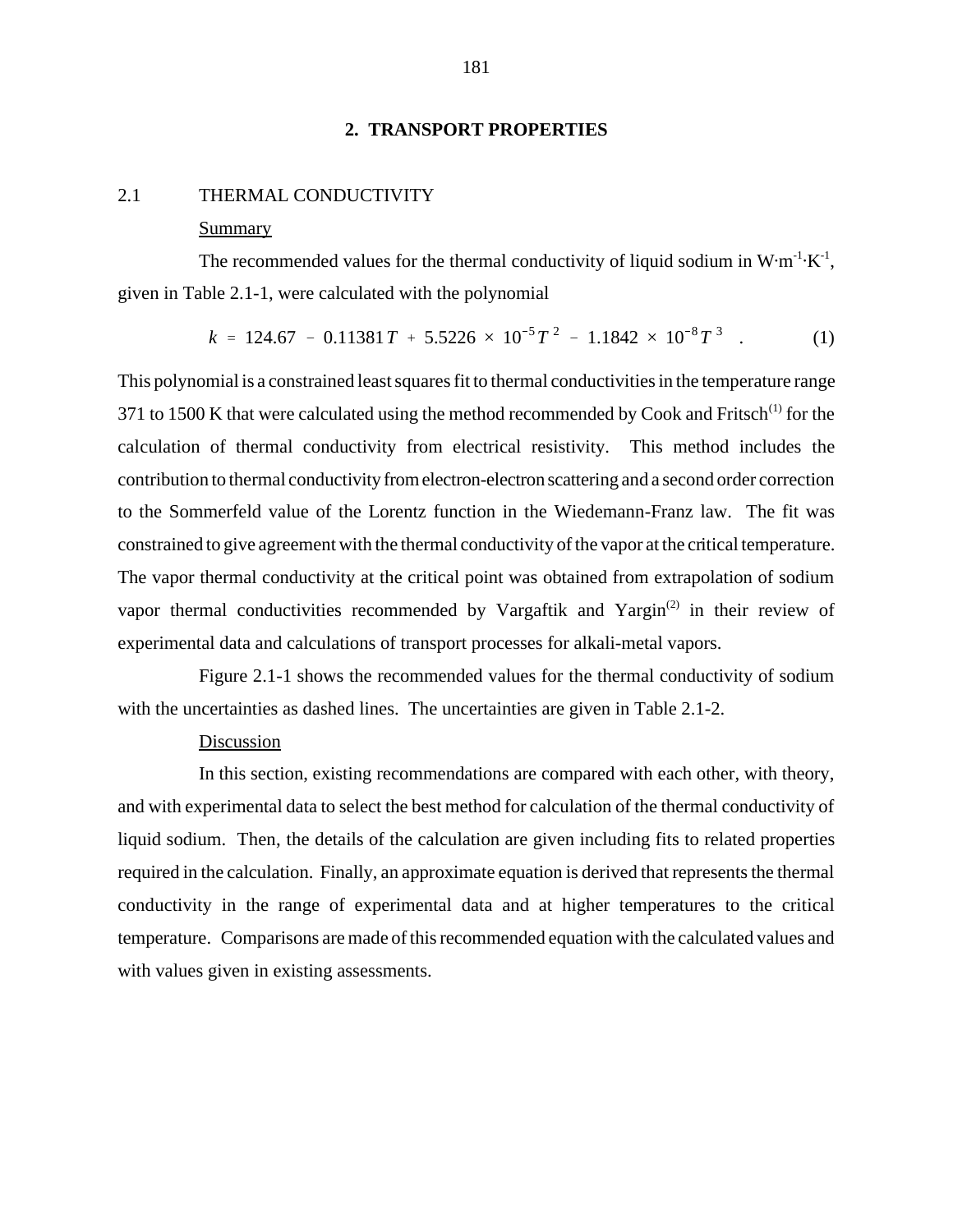| <b>Temperature</b> | <b>Thermal Conductivity</b>                                |  |
|--------------------|------------------------------------------------------------|--|
| (K)                | $(\mathbf{W} \cdot \mathbf{m}^{-1} \cdot \mathbf{K}^{-1})$ |  |
| 371                | 89.44                                                      |  |
| 400                | 87.22                                                      |  |
| 500                | 80.09                                                      |  |
| 600                | 73.70                                                      |  |
| 700                | 68.00                                                      |  |
| 800                | 62.90                                                      |  |
| 900                | 58.34                                                      |  |
| 1000               | 54.24                                                      |  |
| 1100               | 50.54                                                      |  |
| 1200               | 47.16                                                      |  |
| 1300               | 44.03                                                      |  |
| 1400               | 41.08                                                      |  |
| 1500               | 38.24                                                      |  |
| 1600               | 35.44                                                      |  |
| 1700               | 32.61                                                      |  |
| 1800               | 29.68                                                      |  |
| 1900               | 26.57                                                      |  |
| 2000               | 23.21                                                      |  |
| 2100               | 19.54                                                      |  |
| 2200               | 15.48                                                      |  |
| 2300<br>10.97      |                                                            |  |
| 2400               | 5.92                                                       |  |
| 2500               | 0.27                                                       |  |
| 2503.7             | 0.05                                                       |  |

Table 2.1-1 Thermal Conductivity of Liquid Sodium

*Examination of Existing Recommendations* — Examination of recommendations from various assessments of the thermal conductivity of liquid sodium indicates significant differences over the range of experimental data (371 to 1500 K). Figure 2.1-2 shows the recommendations from Cook and Fritsch,<sup>(1)</sup> Bystrov et al.,<sup>(3)</sup> and Saksena et al.,<sup>(4)</sup> CINDAS,<sup>(5)</sup> and Fink and Leibowitz (F&L).(6) Both the recommendations of Saksena et al. and those of Fink and Leibowitz are based on the CINDAS values. The Fink and Leibowitz approximation, shown in Fig. 2.1-2, is a polynomial fit to the CINDAS values and an extrapolation to the critical point using the method of Grosse.<sup>(7)</sup> Saksena et al.<sup>(4)</sup> represent the thermal conductivity in the liquid by an electronic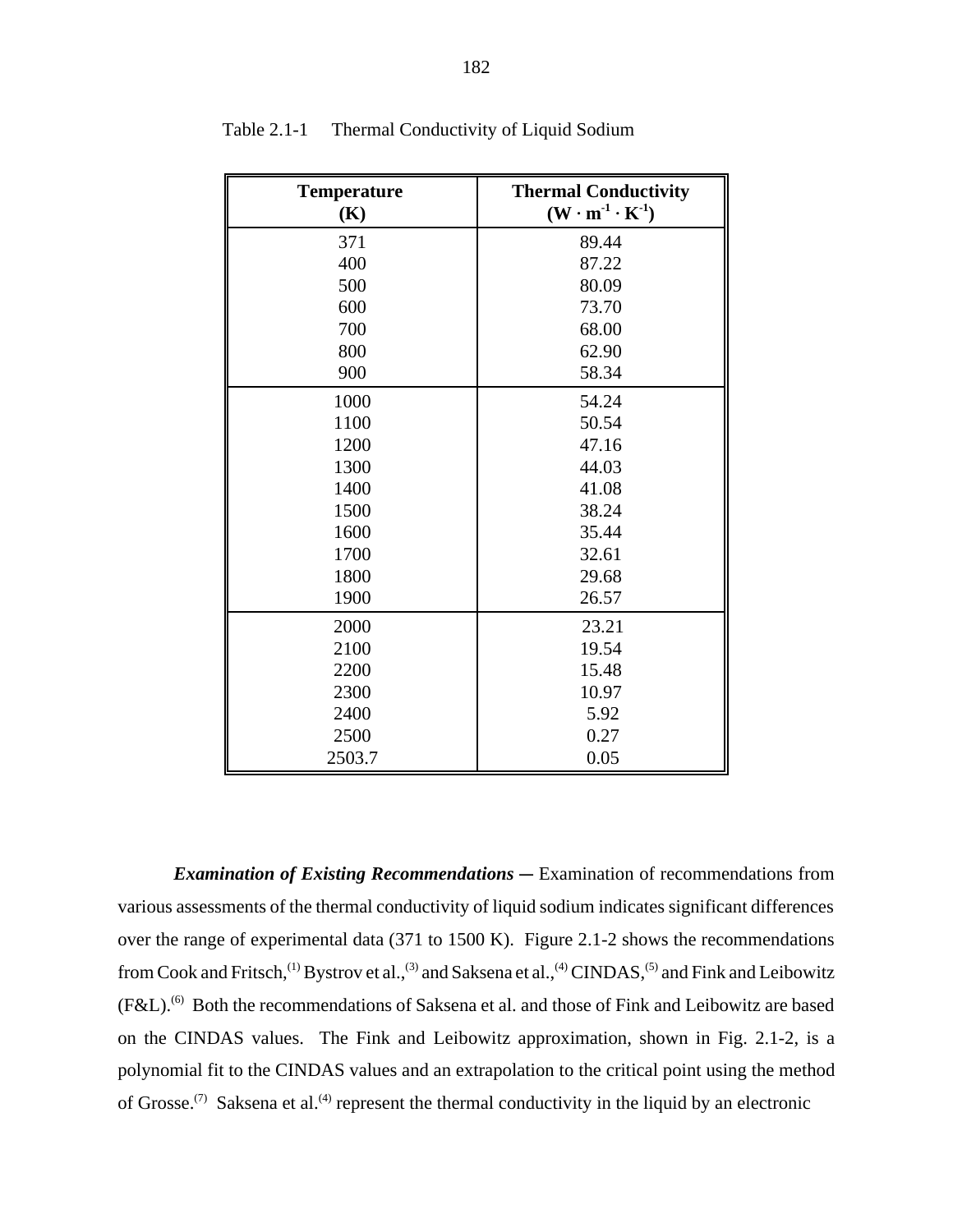| <b>Temperature</b><br>(K)               | k<br>$(\mathbf{W} \cdot \mathbf{m}^1 \cdot \mathbf{K}^1)$                          | $\frac{\delta k}{k}$<br>Uncertainty,<br>(%) |
|-----------------------------------------|------------------------------------------------------------------------------------|---------------------------------------------|
| $371 \le T \le 700$                     |                                                                                    | 5                                           |
| $700 < T \leq 1100^{(a)}$               | $k = 124.67 - 0.11381T$<br>$+ 5.5226 \times 10^{-5}T^2 - 1.1842 \times 10^{-8}T^3$ | 12                                          |
| $1100 \le T \le 1500^{(b)}$<br>T > 1500 |                                                                                    | 15<br>15                                    |

Table 2.1-2 Estimated Uncertainties in the Recommended Values for the Thermal Conductivity of Liquid Sodium

(a) 
$$
\frac{\delta k}{k}
$$
(%) = -7.25 + 0.0175 T  
(b)  $\frac{\delta k}{k}$ (%) = 3.75 + 0.0075 T

contribution plus a contribution due to structural scattering. contribution from the electrical resistivity using the Lorentz constant. They assume the structural contribution has a 
$$
T^{4/7}
$$
 dependence and determine the constant for the structural contribution by assuming the total thermal conductivity is given by the CINDAS values. Thus, their values for thermal conductivity are very close to the CINDAS recommendations. Recommendations by CINDAS and by Bystrov et al. are fits to combined sets of data of measurements of thermal conductivity and measurements of electrical resistivity converted to thermal conductivity using the Wiedemann-Franz law. Cook and Fritsch recommended values of thermal conductivity calculated from their fit to electrical conductivity converted to thermal conductivity using corrections to the Wiedemann-Franz law that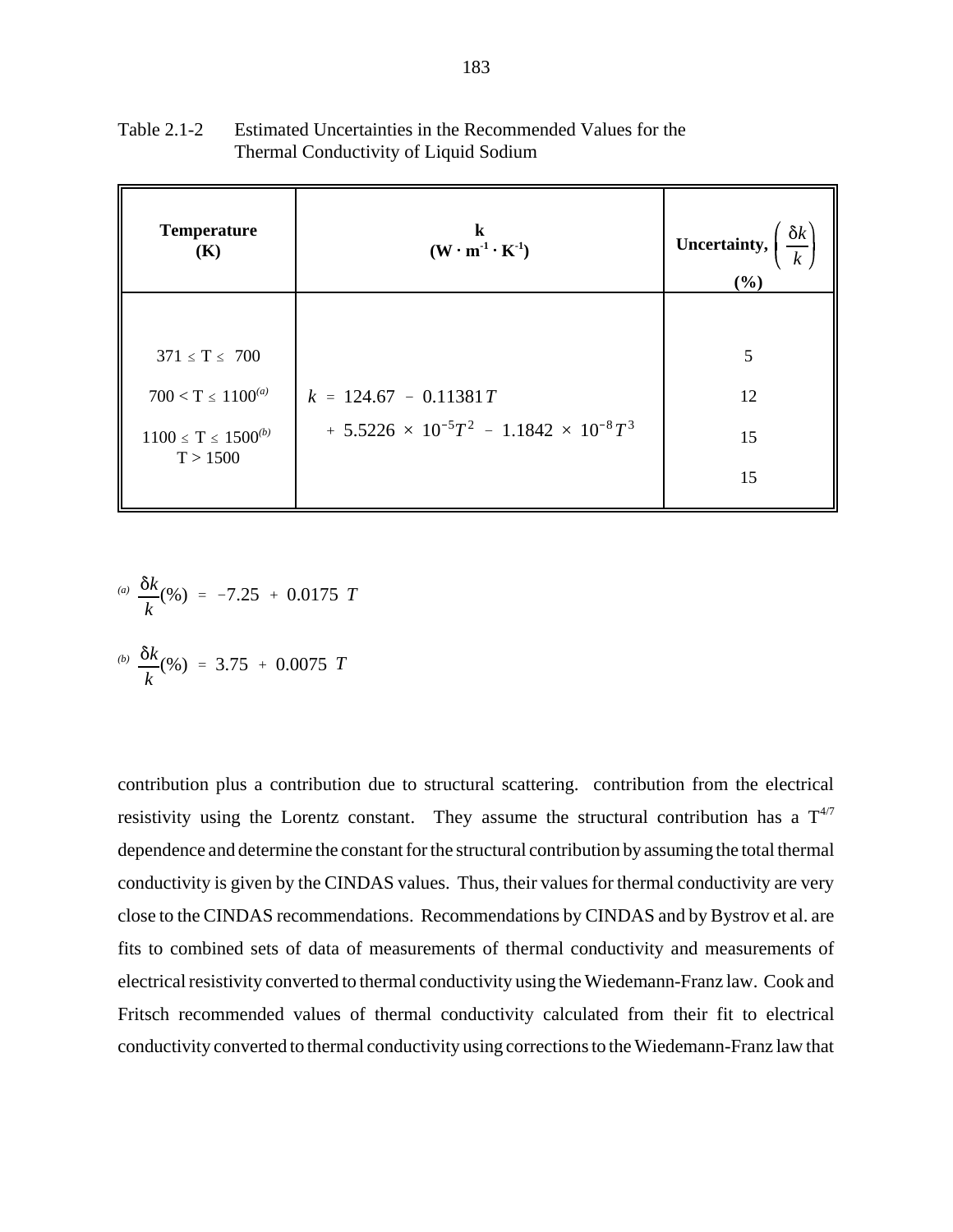include higher order terms in the Lorentz constant and a contribution to thermal resistivity due to electron-electron scattering that is not present in electrical resistivity.

**Selection of Method of Calculation** – The method of Cook and Fritsch has been selected based on (1) the results of simultaneous measurements of thermal and electrical resistivities of alkali metals by Cook et al.,<sup> $(8-15)$ </sup> (2) review of the theoretical basis, and (3) comparison of the separate data from electrical and thermal conductivity measurements. These reasons are discussed in detail below.

Simultaneous measurement of the thermal and electrical resistivities of solid alkali metals and of liquid potassium, cesium, and rubidium by Cook et al. $(8-15)$  have shown that the thermal conductivity differs from the value obtained by application of the Wiedemann-Franz law:

$$
k = \frac{\mathcal{L}_0 T}{\rho} \quad , \tag{2}
$$

where *k* is the thermal conductivity,  $\rho$  is the electrical resistivity, and  $L_0$  is the Sommerfeld value of the Lorentz function: 2.443 × 10<sup>-8</sup> WQK<sup>-2</sup> .

$$
L_0 = \frac{1}{3} \left( \frac{\pi k_B}{e} \right)^2 = 2.443 \times 10^{-8} W\Omega K^{-2} \quad . \tag{3}
$$

In their assessment of thermal conductivity of liquid alkali metals, Cook and Fritsch<sup>(1)</sup> examined contributions from many processes. They show that contributions from ionic conductivity and inelastic scattering of electrons are small and of opposite sign so that they cancel. However, they have included corrections to the Wiedemann-Franz law for second-order effects in the Lorentz function, L(T), and a contribution due to electron-electron scattering. The correction due to second-order effects in the Lorentz function; i.e., off-diagonal matrix elements is

$$
k = \frac{\left(L_0 - S^2\right)T}{\rho} \quad , \tag{4}
$$

where *S* is the thermoelectric power. The electron-electron scattering contribution to the thermal resistivity  $(W_{ee})$  is a linear function of temperature: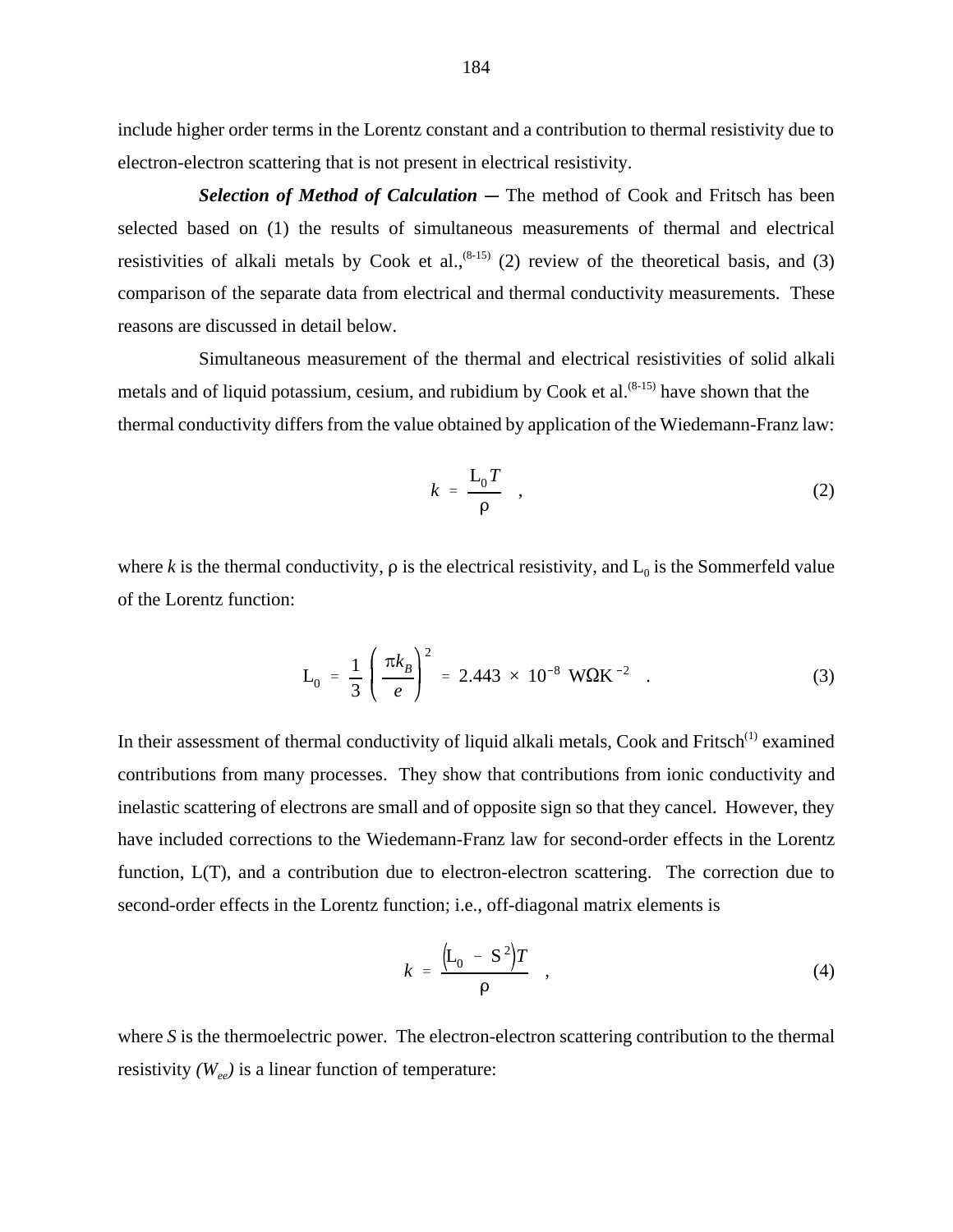$$
W_{ee} = BT
$$
 (5)

For liquid sodium, Cook and Fritsch assume B is equal to the value obtained by  $Cook^{(8)}$  for solid sodium; i.e.,  $B = 1.1 \times 10^{-6} \text{ m} \cdot \text{W}^{-1}$ .

Thus, Cook and Fritsch determined the thermal conductivity of alkali metals using the relation

$$
k = \left[ W_{ee} + \frac{\rho_e}{\left( L_0 - S^2 \right) T} \right]^{-1} , \qquad (6)
$$

where  $W_{e}$  is the thermal resistivity due to electron-electron scattering,  $\rho_e$  is the electrical resistivity,  $L_0$  is the Sommerfeld value of the Lorentz function, and *S* is the thermoelectric power.

MacDonald and Geldart<sup> $(16)$ </sup> have calculated the electron-electron scattering contribution to the thermal resistivity of solid simple metals (including alkali metals) using an approximation to the scattering function based on the Landau Fermi-liquid theory and obtained reasonable agreement with values determined by Cook et al for the alkali metals. Theoretical calculations of the electron-electron scattering contribution,  $W_{ee}$ , for sodium by MacDonald and Geldart<sup>(16)</sup> and by Lundmark $(17)$  give values of the linear constant B within the experimental uncertainty of values given by Cook.<sup>(8)</sup> According to Lundmark,<sup> $(17)$ </sup> attribution of the deviations from the Wiedemann-Franz law to an electron-phonon contribution (which is small and goes as  $T^2$ ) and an electronelectron scattering contribution (which is linear in temperature) is now commonly accepted.

In assessing the different recommendations for the thermal conductivity of liquid sodium, the data tabulated by  $\text{CINDAS}^{(5)}$  were examined to separate the thermal conductivity measurements from thermal conductivities calculated from electrical resistivity measurements via the Wiedemann-Franz law. Figure 2.1-3 gives a comparison of the thermal conductivity data from thermal conductivity measurements with recommendations by Cook and Fritsch (labeled Cook), CINDAS, and Bystrov et al. Data sets discussed in the CINDAS review<sup>(5)</sup> that were clearly outliers have not been included in the figure. The recommended equation of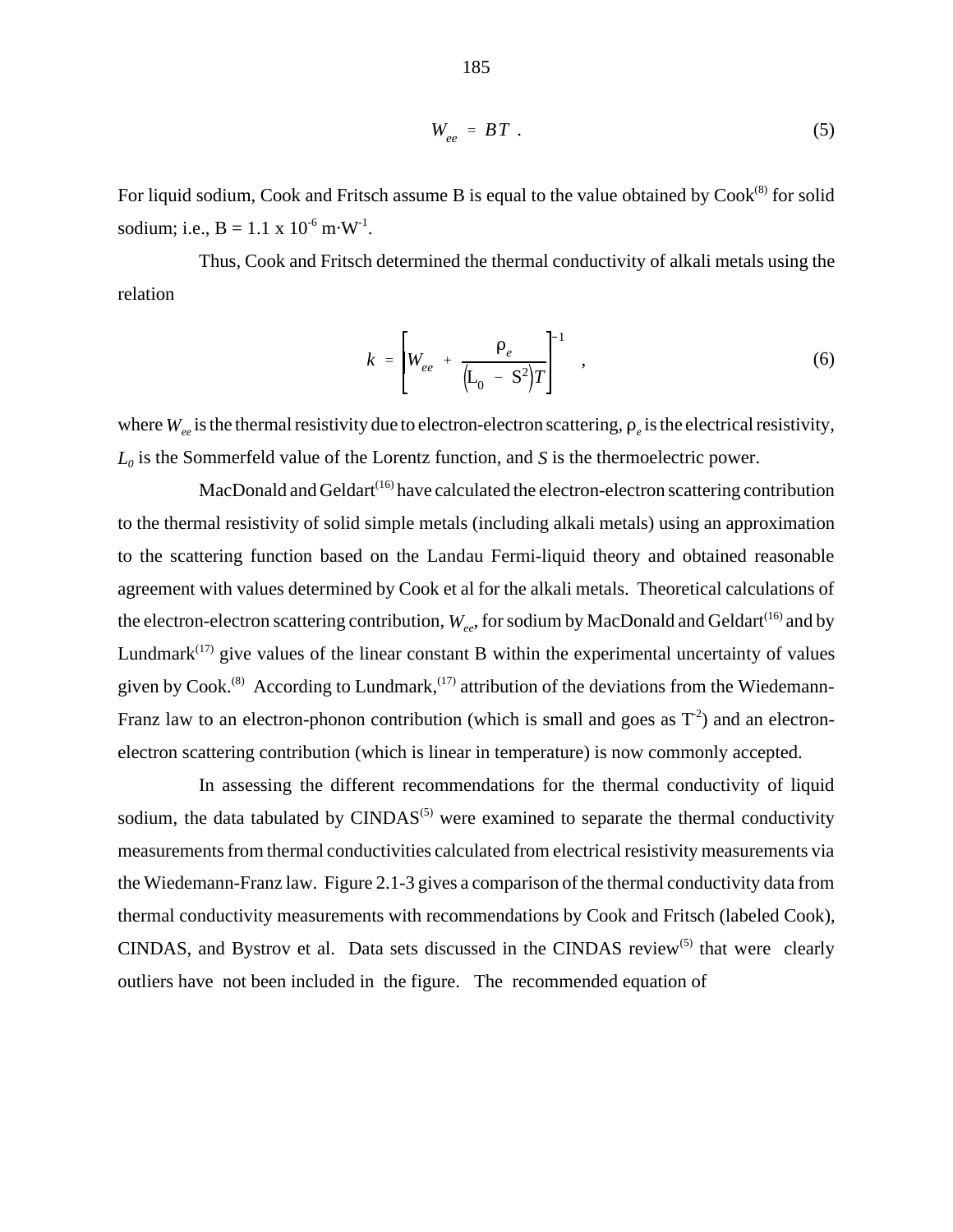Bystrov et al. gives values that are consistently high compared to the thermal conductivity measurements. Therefore, the equation by Bystrov et al. is not included in further comparisons.

 Figure 2.1-4 shows the thermal conductivities from thermal conductivity measurements (labeled "thermal") and the thermal conductivities calculated from electrical resistivity measurements (labeled "E CINDAS") as tabulated by CINDAS. The values of thermal conductivity calculated by CINDAS from electrical resistivity measurements via the Wiedemann-Franz law are consistently high relative to thermal conductivity measurements. The quadratic fit of just the values from electrical conductivity measurements (labeled "quadratic fit") shows a systematic deviation from thermal conductivity measurements at similar temperatures. Comparison of deviations of this quadratic equation with the thermal conductivity measurements results in residuals which are positive for all but 12 of the 141 points. Fitting the combined set of data from thermal conductivity and electrical resistivity measurements results in the CINDAS recommendation being high relative to the thermal conductivity measurements.

Figure 2.1-5 shows the electrical resistivity data tabulated by CINDAS converted to thermal conductivity using Eq. (6), which is the method suggested by Cook and Fritsch. These data, labeled "Electrical" in Fig. 2.1-5, are consistent with the measured thermal conductivities.

Thus, the method given by Cook and Fritsch is recommended for determining the thermal conductivity of liquid sodium from the melting point to 1500 K.

*Calculation* — Calculation of the thermal conductivity from the electrical resistivity using the method suggested by Cook and Fritsch requires the electrical resistivity as a function of temperature, the absolute thermoelectric power for sodium as a function of temperature, and the contribution due to electron-electron scattering. The electrical resistivities required in Eq. (6) were calculated using the equation recommended by Cook and Fritsch. Cook and Fritsch assessed and<br>fit the electrical resistivity data for sodium in the temperature range 371 to 1500 K. Their<br>recommended equation for electrical fit the electrical resistivity data for sodium in the temperature range 371 to 1500 K. Their<br>
recommended equation for electrical resistivity in  $10^{-8}$  Ωm is<br>  $\rho_e = -9.9141 + 8.2022 \times 10^{-2}T - 1.3215 \times 10^{-4}T^2 + 1.7212 \times 1$ recommended equation for electrical resistivity in  $10^{-8}$   $\Omega$ m is

$$
\rho_e = -9.9141 + 8.2022 \times 10^{-2} T - 1.3215 \times 10^{-4} T^2 + 1.7212 \times 10^{-7} T^3
$$
  
- 9.0265 × 10<sup>-11</sup> T<sup>4</sup> + 1.9553 × 10<sup>-14</sup> T<sup>5</sup>

where temperature is in kelvins. Electrical resistivities calculated with this equation are in good agreement with values recommended by CINDAS<sup> $(18)$ </sup> and by Alekseev and Iakubov<sup> $(19)$ </sup> as shown in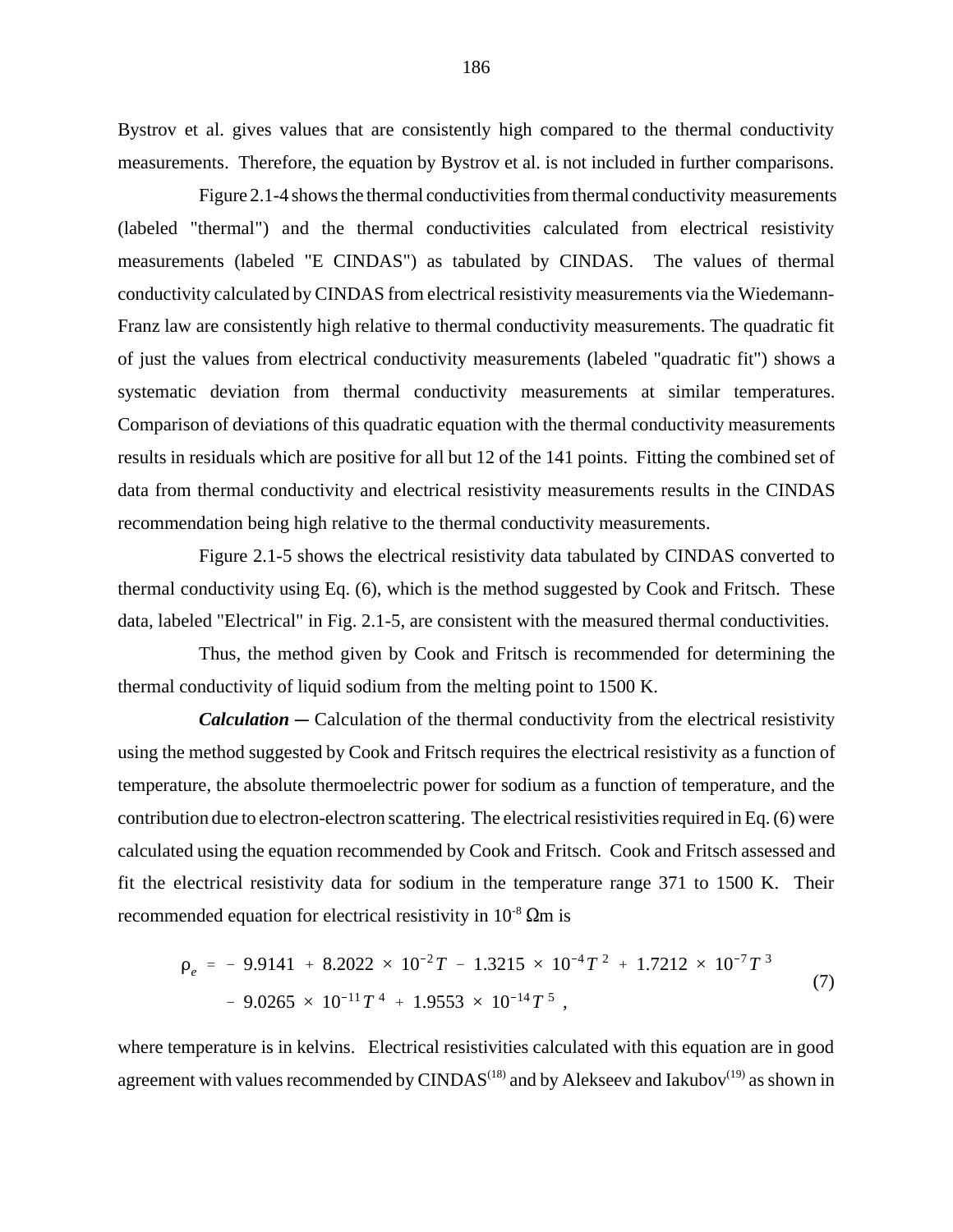Fig. 2.1-6. Deviations between values from these three assessments are less than the 2% uncertainty of the experimental data quoted by Alekseev and Iakubov.

Calculation of the thermal conductivity from the electrical resistivity using Eq. (6) requires the thermoelectric power for sodium (S) for the second order correction to the Lorentz constant,  $L_0$ . Cook and Fritsch do not give an equation for the thermoelectric power for sodium but comment that experimental values disagree. Measurements of Seebeck coefficients in liquid sodium by Bressler and Anderson<sup> $(20)$ </sup> show a linear increase in the absolute value from that at the melting point to -16  $\mu$ V $\cdot$ K<sup>-1</sup> at 700 K with a slight decrease in the absolute value to about -14.5  $\mu$ V $\cdot$ K<sup>-1</sup> at 873 K. Measurements by Bonilla et al.<sup>(21)</sup> indicate that the absolute value of the thermoelectric power continues to increase above 700 K. Cook and Fritsch assumed a linear increase in absolute value from the melting point to  $-16 \mu V \cdot K^{-1}$  at 700 K and an increase in absolute value to -25  $\mu$ V $\cdot$ K<sup>-1</sup> at 1170 K, in accord with the experimental results given by Bonilla et al.

The thermoelectric potentials for sodium relative to platinum that are given by Bonilla et al. for the temperature range 400 to 1173 K have been fit using the method of least squares to the quadratic equation potentials for sodium relative to platinum that are given by Bonilla:<br>  $\approx 400$  to 1173 K have been fit using the method of least squares to<br>  $= 1016.53 - 4.0791T + 4.658 \times 10^{-3}T^2$  (8)

$$
E (Pt/Na) = 1016.53 - 4.0791T + 4.658 \times 10^{-3}T^2 , \qquad (8)
$$

where the thermoelectric potential,  $E$ , is in  $\mu$ V and temperature,  $T$ , is in kelvins. The fit is shown in Fig. 2.1-7. The Seebeck coefficient of the thermoelectric power of sodium relative to platinum is the temperature derivative of the thermoelectric potential given by Bonilla et al. It is given in  $\mu V \cdot K^{-1}$  by  $\frac{1}{2}$  potential given by Bonilla et a<br>  $\frac{1}{2} - 4.0791 + 9.316 \times 10^{-3} T$ .

$$
-S(Na/Pt) = S(Pt/Na) = \frac{dE}{dT} = -4.0791 + 9.316 \times 10^{-3} T
$$
 (9)

The absolute thermoelectric power for sodium is equal to the sum of the thermoelectric power of sodium relative to platinum  $S(Na/Pt)$  and the absolute thermoelectric power of platinum. An equation for the absolute thermoelectric power for platinum was obtained by a linear least squares fit to the tabulated experimental values of the absolute thermoelectric power of platinum in the temperature range 400 to 1500 K given in Tables 4.2 and 4.3 of the New Series of Landolt-Bornstein Numerical Data and Functional Relationships in Science and Technology.<sup>(22)</sup> The equation obtained is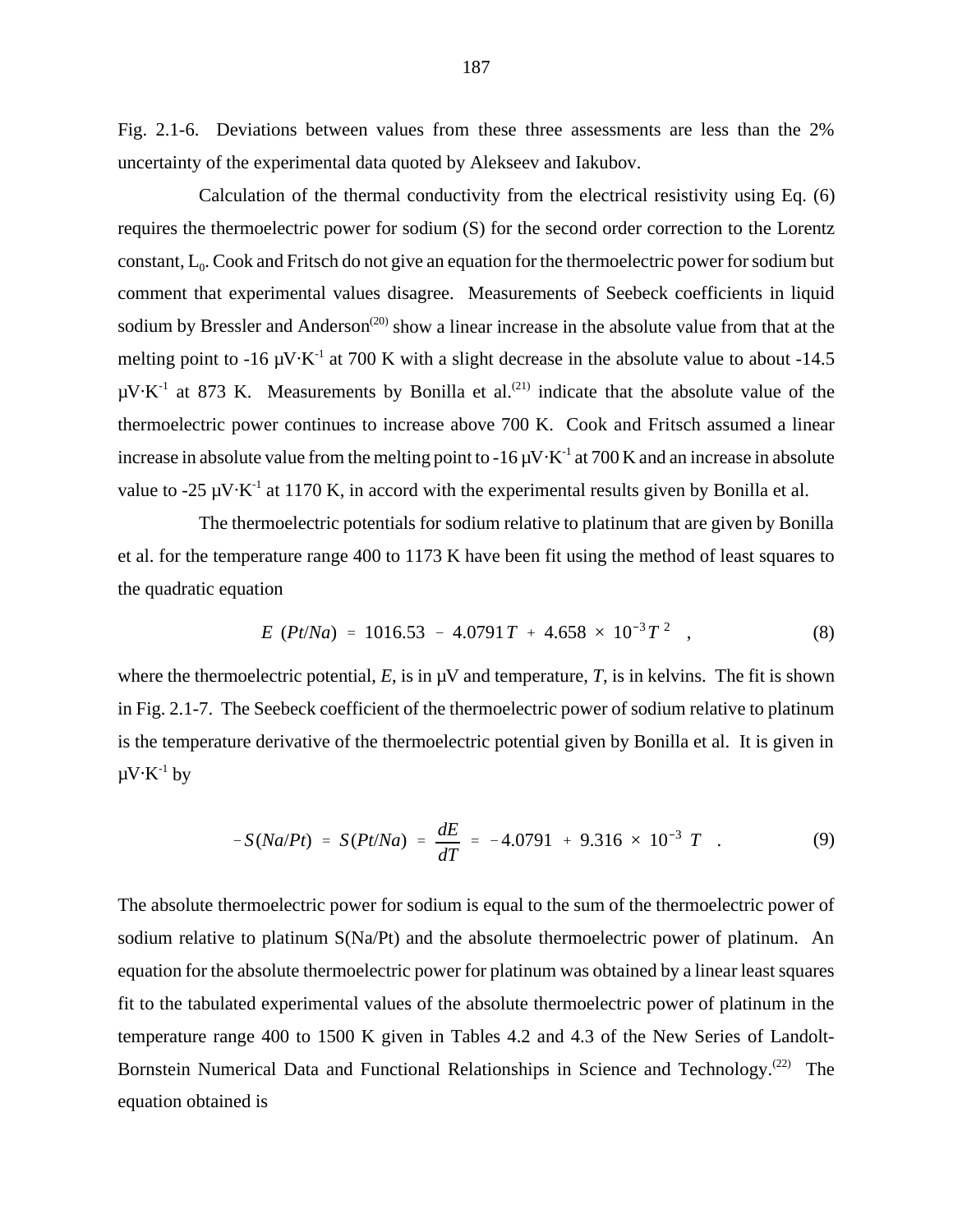$$
S(Pt) = -2.5809 -0.01435T , \qquad (10)
$$

where *S* is in  $\mu$ V $\cdot$ K<sup>-1</sup> and *T* is in kelvins. Figure 2.1-8 shows graphs of the tabulated data in the temperature range 371 to 1500 K, the linear fit to these data, and three equations for the absolute thermoelectric power of platinum given in the Landolt-Bornstein handbook (labeled Eq. 31, 32, and 33 in the figure). These three equations fit individual sets of the tabulated experimental data. The linear fit obtained in this analysis is very close to Eq. (33) given in the Landolt-Bornstein handbook.

The absolute thermoelectric power for sodium was obtained by adding the thermoelectric power for sodium relative to platinum S(Na/Pt), the negative of the value given in Eq. (9), to the absolute thermoelectric power for platinum, given in Eq. (10). The equation obtained for the absolute thermoelectric power for sodium is

$$
S(Na) = 1.4982 - 0.02367T \tag{11}
$$

for  $S(Na)$  in  $\mu$ V·K<sup>-1</sup> and *T* in kelvins. The negative of the thermoelectric power for sodium is shown in Fig. 2.1-9, along with the values given by Cook and Fritsch, the negative of the thermoelectric power for platinum, and the thermoelectric power of sodium relative to platinum obtained from differentiation of the thermoelectric potential given by Bonilla et al.

Calculation of the thermal conductivity of sodium using Eq. (6) requires the thermal resistivity due to electron-electron scattering ( $W_{e\rho}$ ). Because no additional data are available since the analysis by Cook and Fritsch, their recommended equation, Eq. (5), has been used to calculate this contribution from the melting point to 1500 K.

Values of the thermal conductivity for sodium were calculated from 371 to 1500 K using Eq. (6) and Eqs. (3, 5, 7, 11) for the parameters given in Eq. (6). Results of this calculation as a function of temperature are shown in Figs. 2.1-4 and 2.1-5 with the label "Calculation." Results are in excellent agreement with those tabulated by Cook and Fritsch. In accord with Cook and Fritsch, calculations of thermal conductivity from resistivity using Eq. (6) have been made only to 1500 K because at higher temperature, (1) higher order terms in the Lorentz function than the  $L_0$  and  $S^2$  terms may be necessary and (2) the value of B may differ from the value for the solid.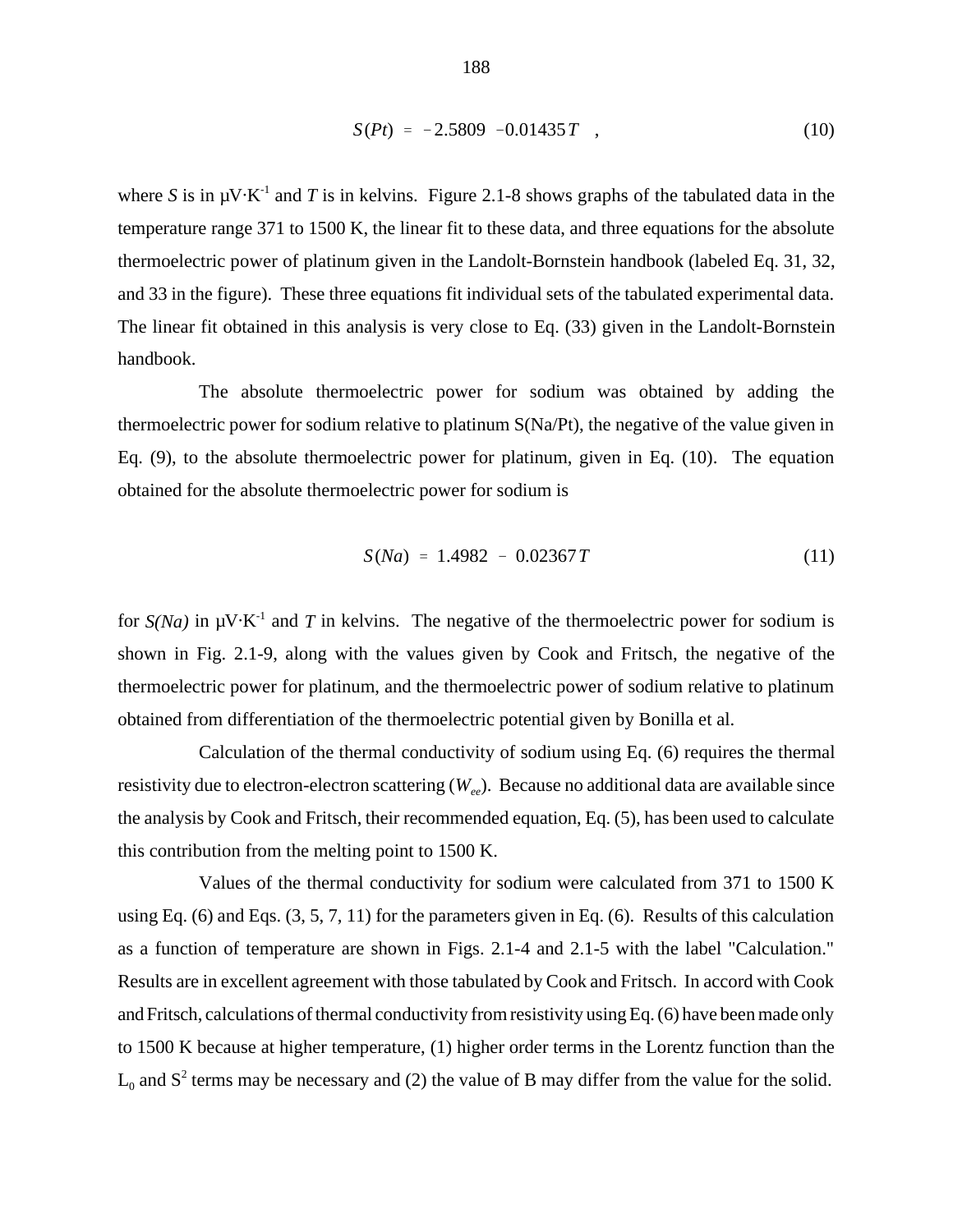To extrapolate thermal conductivity to the critical temperature, the method suggested by Grosse<sup>(7)</sup> that was used by Fink and Leibowitz<sup>(7)</sup> to extrapolate the CINDAS values<sup>(5)</sup> was examined. It was not used because it is based on the Wiedemann-Franz law and extrapolation of the electrical resistivity. It has no means to include the electron-electron scattering contribution which increases linearly with temperature and becomes more pronounced at high temperatures. In addition, it includes no higher order corrections to the Lorentz function.

*Recommended Equation for Entire Temperature Range* – To obtain a simple expression for the thermal conductivity and to estimate values at higher temperatures, the calculated values in the temperature range 371 to 1500 K were fit by a least squares method to a cubic polynomial constrained at the critical point to give a value in accord with the thermal conductivity of the vapor. The value used for the thermal conductivity of sodium vapor at the critical temperature is from extrapolation of the values for the thermal conductivity of sodium vapor recommended by Vargaftik and Yargin.<sup>(2)</sup> Vargaftik and Yargin have analyzed experi-mental data and calculations of viscosity and thermal conductivity of alkali metal vapors. From their analyses and calculations, they recommended values for the thermal conductivity of sodium vapor along the saturation curve from 700 to 1500 K. In this temperature range, the sodium vapor thermal conductivity increases from 0.032 to 0.050  $W \cdot m^{-1} \cdot K^{-1}$ , as shown in Fig. 2.1-10. These recommended values were extrapolated to  $0.052 \text{ W} \cdot \text{m}^{-1} \cdot \text{K}^{-1}$  at the critical temperature, 2503.7 K. At the critical point, the thermal conductivity of the vapor and liquid become identical. Thus, the fit to the calculated values of the thermal conductivity of liquid sodium was constrained to be 0.052 W $\cdot$ m<sup>-1</sup> $\cdot$ K<sup>-1</sup> at the critical temperature, 2503.7 K. The resulting equation is Eq. (1), the recommended equation. It is shown in Fig. 2.1-11 along with the thermal conductivity of the vapor from 700 to 1500 K, the calculated thermal conductivities of liquid sodium from 371 to 1500 K, and the value of the thermal conductivity at the critical temperature. Deviations of this equation from the calculated values are within  $\pm 3\%$ .

In Fig. 2.1-12, values calculated with the recommended equation, Eq. (1), are compared with values from other assessments and calculated values. The recommended values show good agreement with the values calculated from Eq. (6) and with values tabulated by Cook and Fritsch. Values tabulated by Cook and Fritsch are within  $\pm 2\%$  of the values from Eq. (1). Recommended values for temperatures from 1500 K to the critical temperature are consistent with values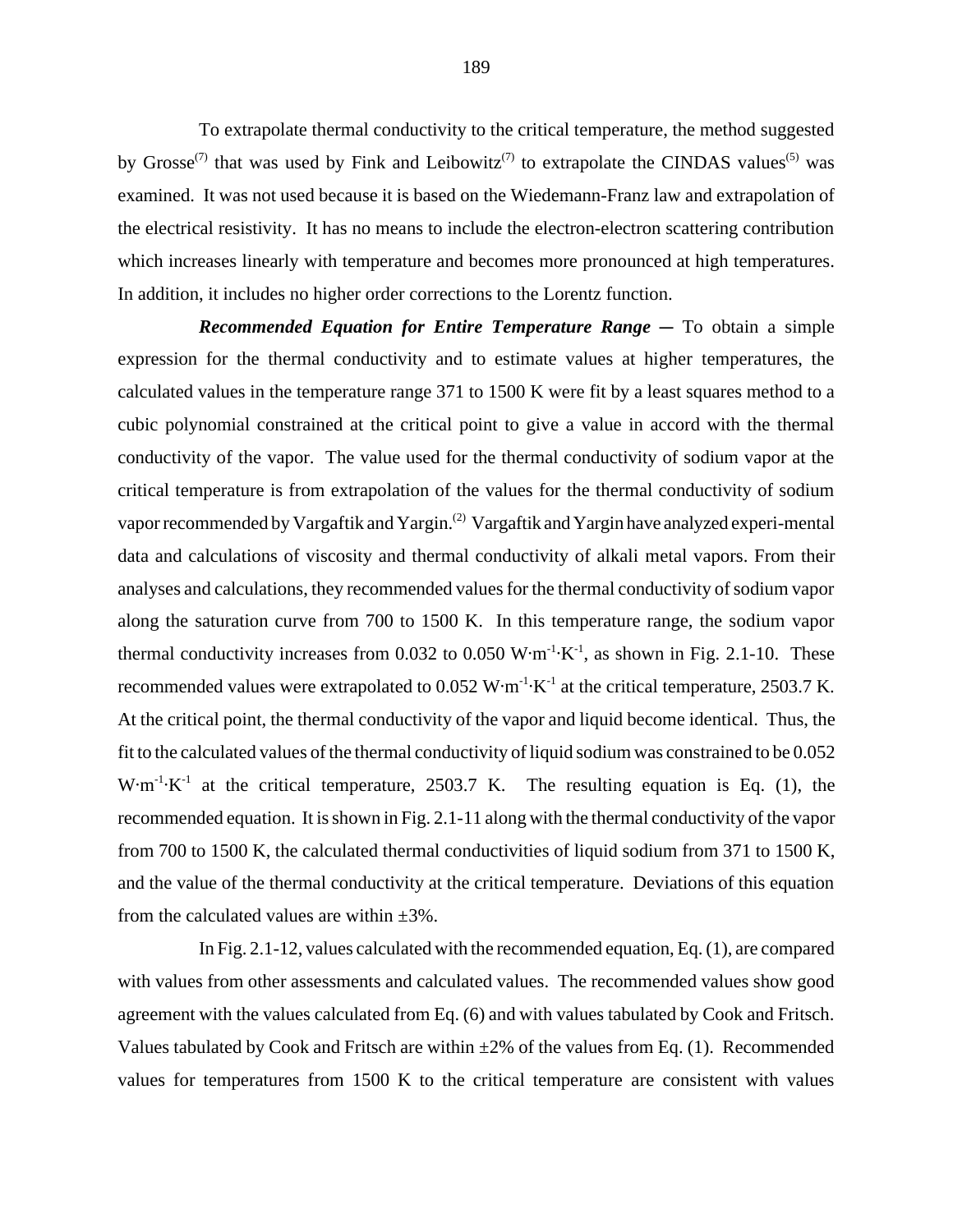recommended by Bystrov et al. At 2500 K, the recommended value  $(0.3 \text{ W} \cdot \text{m}^{-1} \cdot \text{K}^{-1})$  is lower the value of Bystrov et al.  $(1.8 \text{ W} \cdot \text{m}^{-1} \cdot \text{K}^{-1})$  and significantly lower than the values near 6 W $\cdot$ m<sup>-1</sup> $\cdot$ K<sup>-1</sup> given by the extrapolation of the CINDAS values by Fink and Leibowitz (labeled "Fink & Leibowitz Extrap." in the figure), and the approximating polynomial given by Fink and Leibowitz. Deviations of the calculated values and values from other assessments from the recommended equation are shown in Fig. 2.1-13. The plotted deviations, expressed as a percent are defined by

$$
Deviations = \frac{\left[k(Other) - k(Recommended)\right]100\%}{k(Recommended)} \tag{12}
$$

From the melting point to 2200 K, largest deviations are found with respect to values given in the assessment by Bystrov et al.; they differ by  $\pm 13\%$ . Large percent deviations are calculated near the critical point because the recommended equation approaches a lower value at 2503.7 K than do other calculations. The Fink and Leibowitz calculations are based on a higher critical temperature, 2509.4 K.

# **Uncertainty**

The uncertainty in the recommended values have been estimated from the uncertainty in the electrical resistivity (2%), and the uncertainty in the thermal conductivities given by CINDAS (5 to 15%), and the deviations of values from different assessments, shown above. From the melting point to 700 K the uncertainty is estimated as 5%. Above 700 K, the uncertainty increases to 12% at 1100 K and to 15% at 1500 K. The uncertainties are assumed to increase linearly with temperature. Between 700 and 1100 K, the uncertainty is approxi-mated by the linear equation

$$
\frac{\delta k}{k}(\%) = -7.25 + 0.0175T
$$
\n
$$
\text{for } 700 \, K \le T \le 1100 \, K \quad .
$$
\n(13)

Between 1100 and 1500 K, the uncertainty is approximated by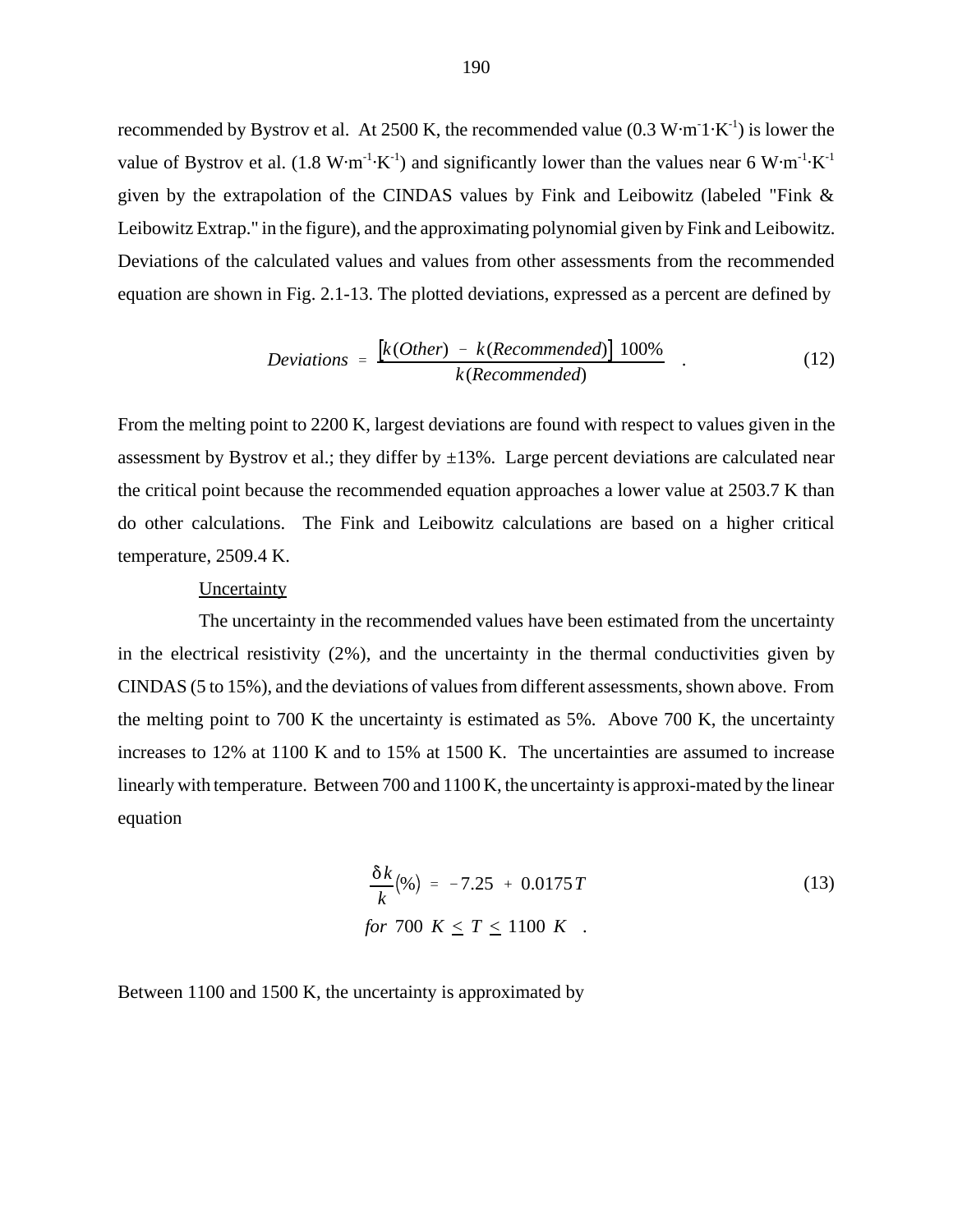$$
\frac{\delta k}{k}(\%) = 3.75 + 0.0075T
$$
\n
$$
\text{for } 1100 \, K \leq T \leq 1500 \, K \quad .
$$
\n(13)

Above 1500 K, uncertainties are estimated as 15%. Uncertainties are shown as dotted lines in Fig. 2.1-1 and are given in Table 2.1-2.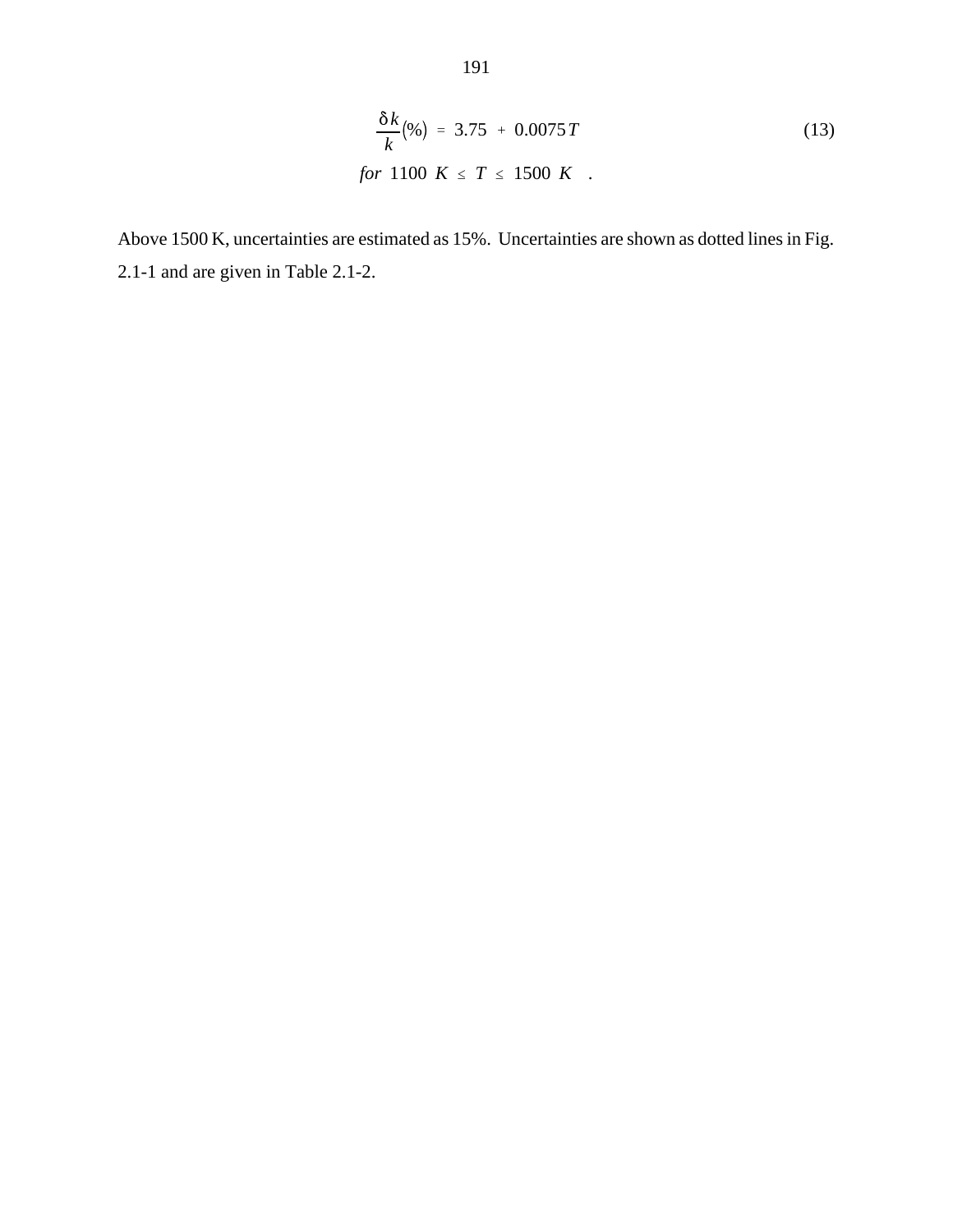### REFERENCES

- 1. J. G. Cook and G. Fritsch, *Thermal Conductivity in the Liquid Phase,* Chapter 7.2 in **Handbook of Thermodynamic and Transport Properties of Alkali Metals,** R. W. Ohse, Editor, International Union of Pure and Applied Chemistry, Blackwell Science Publications, Boston (1985).
- 2. N. B. Vargaftik and V. S. Yargin, *Thermal Conductivity and Viscosity in the Gaseous Phase,* Chapter 7.4 in **Handbook of Thermodynamic and Transport Properties of Alkali Metals,** R. W. Ohse, Editor, International Union of Pure and Applied Chemistry, Blackwell Science Publications, Boston (1985).
- 3. P. I. Bystrov, D. N. Kagan, G. A. Krechetova, and E. E. Shpil'rain, **Liquid-Metal Coolants for Heat Pipes and Power Plants**, ed, V. A. Kirillin, Hemisphere Pub. Corp., New York (1990).
- 4. M. P. Saksena, Prabhuram, and P. Dashora, **Indian J. of Pure and Applied Phys. 22**, 620 (1984).
- 5. Y. S. Touloukian, R. W. Powell, C. Y. Ho, and P. G. Klemens, **Thermophysical Properties of Matter, Vol. I, Thermal Conductivity Metallic Elements and Alloys**, 349- 354 Plenum Press, N. Y. (1970).
- 6. J. K. Fink and L. Leibowitz, *Thermophysical Properties of Sodium,* **ANL-CEN-RSD-79-1**, Argonne National Laboratory Report (May 1979).
- 7. A. V. Grosse, **Rev. Hautes Temperature et Refract. 3**, 115 (1966).
- 8. J. G. Cook, M. P. van der Meer, and M. J. Laubitz, **Can. J. Phys. 50**, 1386 (1972).
- 9. J. G. Cook, M. J. Laubitz, and M. P. Van der Meer, **Can J. Phys. 53**, 486 (1975).
- 10. J. G. Cook and M. J. Laubitz, **Can. J. Phys. 56**, 161 (1978).
- 11. J. G. Cook, **Can. J. Phys. 57**, 1216 (1979).
- 12. J. G. Cook, **J. de Physique Supplement C8**, 544 (1980).
- 13. J. G. Cook, **Can. J. Phys. 59**, 25 (1981).
- 14. J. G. Cook, M. P. van der Meer, and D. J. Brown, **Can. J. Phys. 60**, 1311 (1982).
- 15. J. G. Cook, **Can. J. Phys. 60**, 1759 (1982).
- 16. A. H. MacDonald and D. J. Geldart, **J. Phys. F: Metal Phys. 10**, 677 (1980).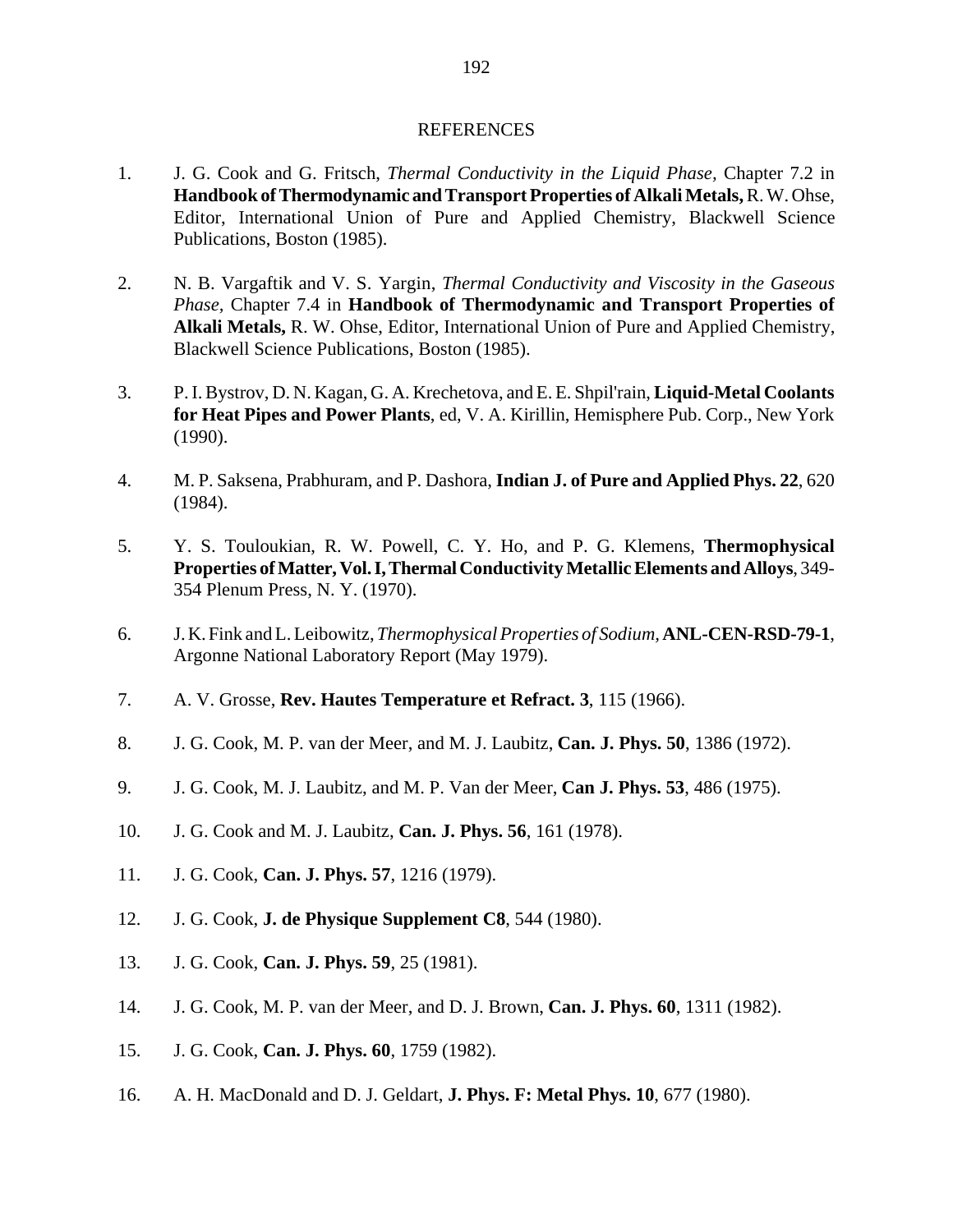- 17. Lena Lundmark, **J. Phys. F: Metal Phys. 18**, 1855 (1988).
- 18. T. C. Chi, *Electrical Resistivity of Alkali Elements,* **CINDAS Report 40**, 144, Purdue University (1976).
- 19. V. A. Alekseev and I. T. Iakubov, *Electrical Conductivity and Thermoelectric Power,* Chapter 7.1 in **Handbook of Thermodynamic and Transport Properties of Alkali Metals,** R. W. Ohse, Editor, International Union of Pure and Applied Chemistry, Blackwell Science Publications, Boston (1985).
- 20. R. G. Bressler and H. G. Anderson, **Mater. Sci. Eng. 6**, 299 (1970).
- 21. C. F. Bonilla, R. R. Kyi, H. T. Drue, and Do-Ik Lee, *Thermoelectric Potentials of Molten and Refractory Metals I. Seebeck Potentials of Sodium, Potassium, Rubidium, Cesium, and Mercury vs. Platinum and Other Metals,* **Proc. 1963 High-Temperature Liquid-Metal Heat Transfer and Technology Meeting**, Sept. 4-6, 1963, Oak Ridge National Laboratory, **ORNL-3605 Vol. 1**, p 116 Oak Ridge National Laboratory Report (November 1964).
- 22. J. Bass, J. S. Dugdale, C. L. Foiles, and A. Myers, **Landolt-Bornstein Numerical Data and Functional Relationships in Science and Technology, New Series, Vol. 15 Metals: Electronic Transport Phenomena**, Editors: K-H. Hellwege and J. L. Olsen, Editors in Chief: K-H. Hellwege and O. Madelung, pp. 48-64, Springer-Verlag, New York (1985).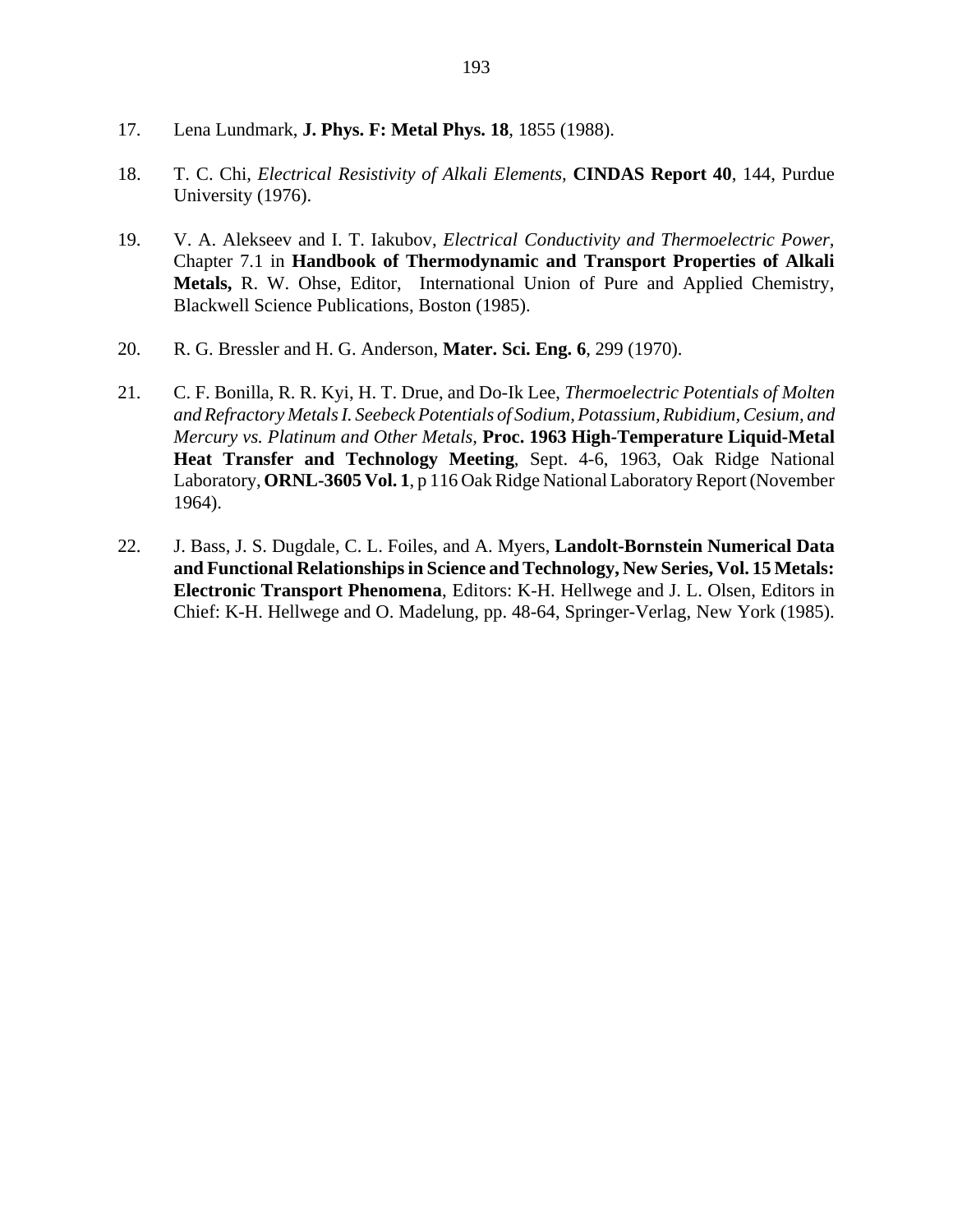

**Fig. 2.1-1 Thermal Conductivity of Liquid Sodium**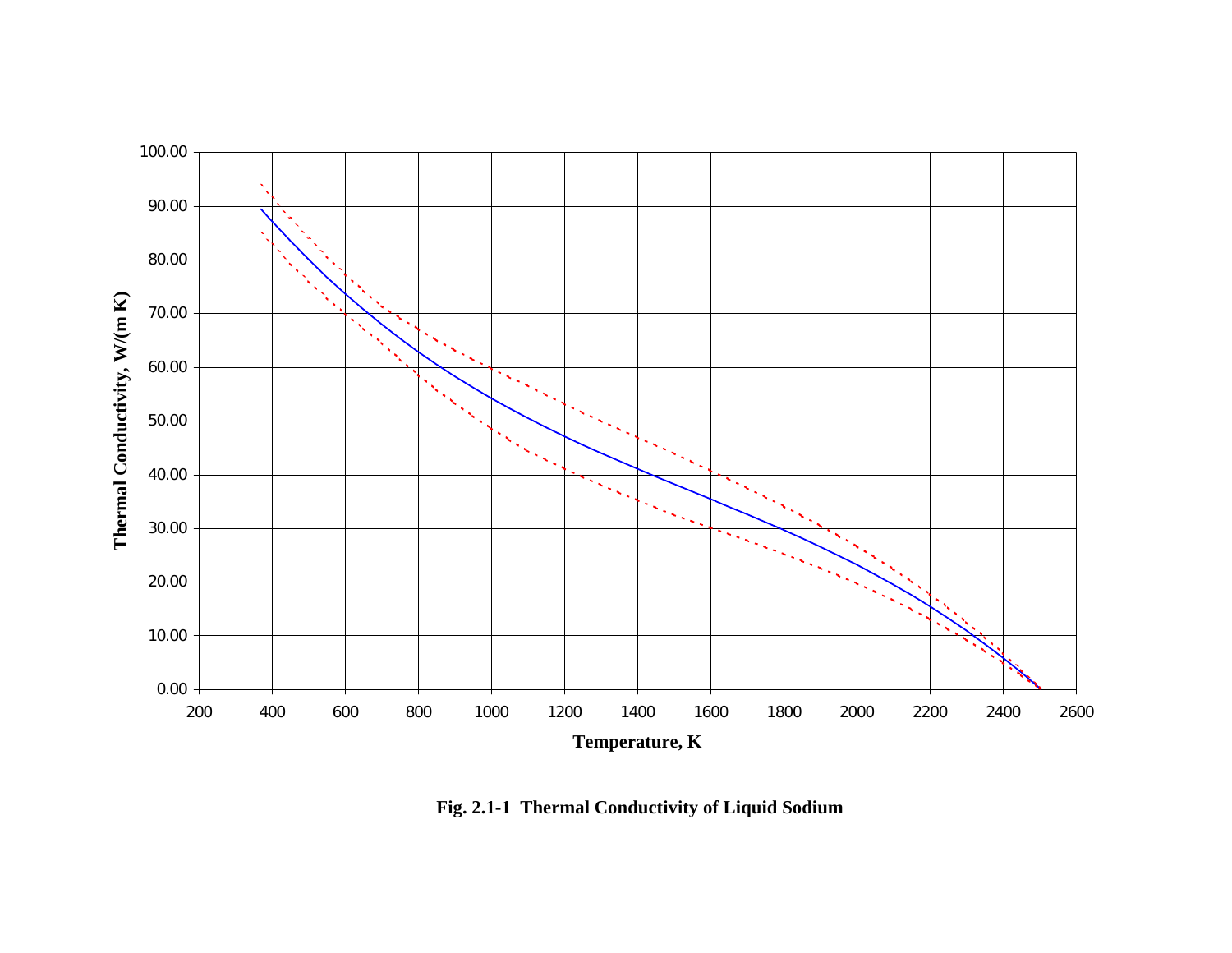

**Fig. 2.1-2 Recommended Values for the Thermal Conductivity of Liquid Sodium from Five Assessments**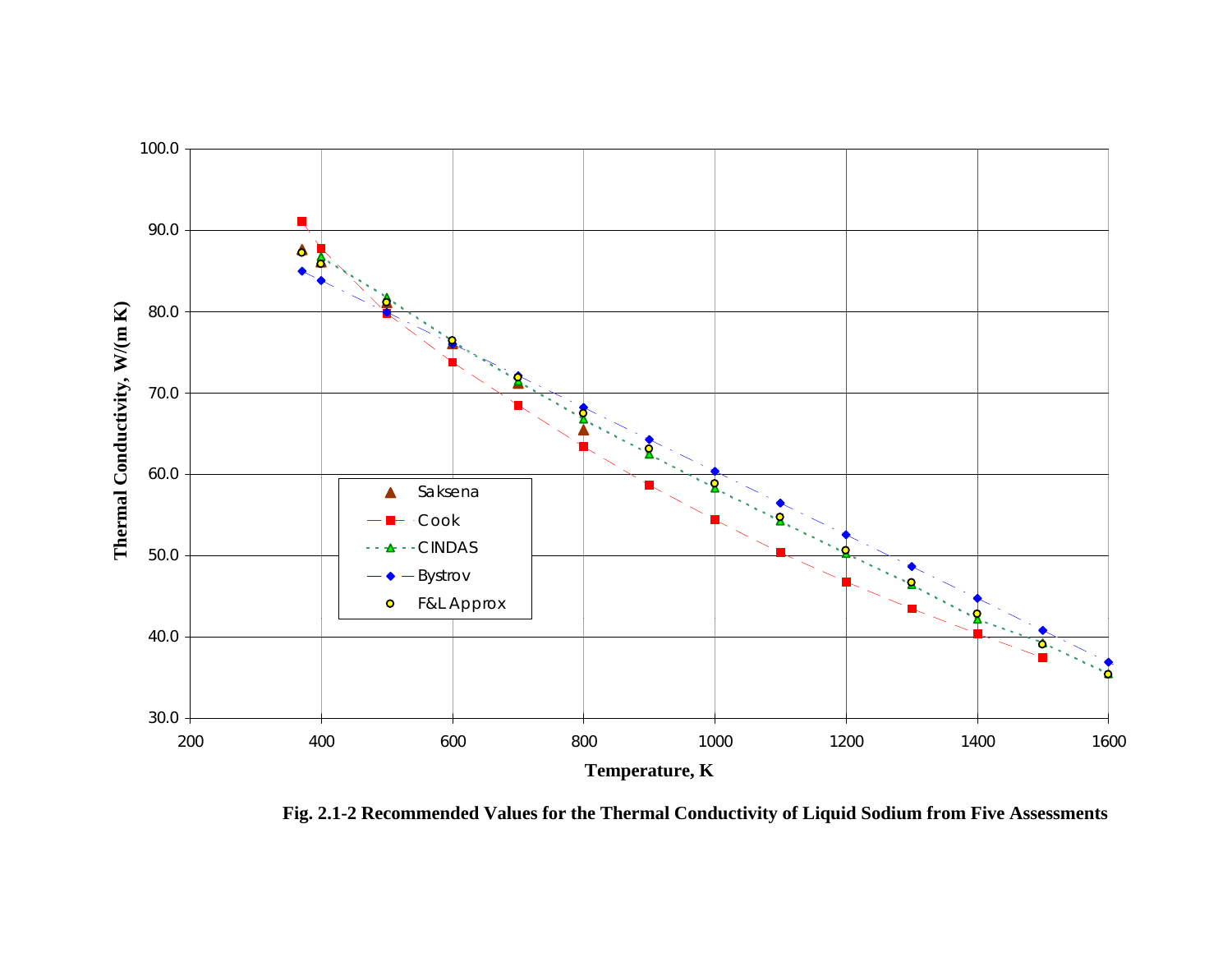

**Fig. 2.1-3 Comparison of Data from Thermal Conductivity Measurements with Values from Cook and Fritsch, CINDAS, and Bystrov**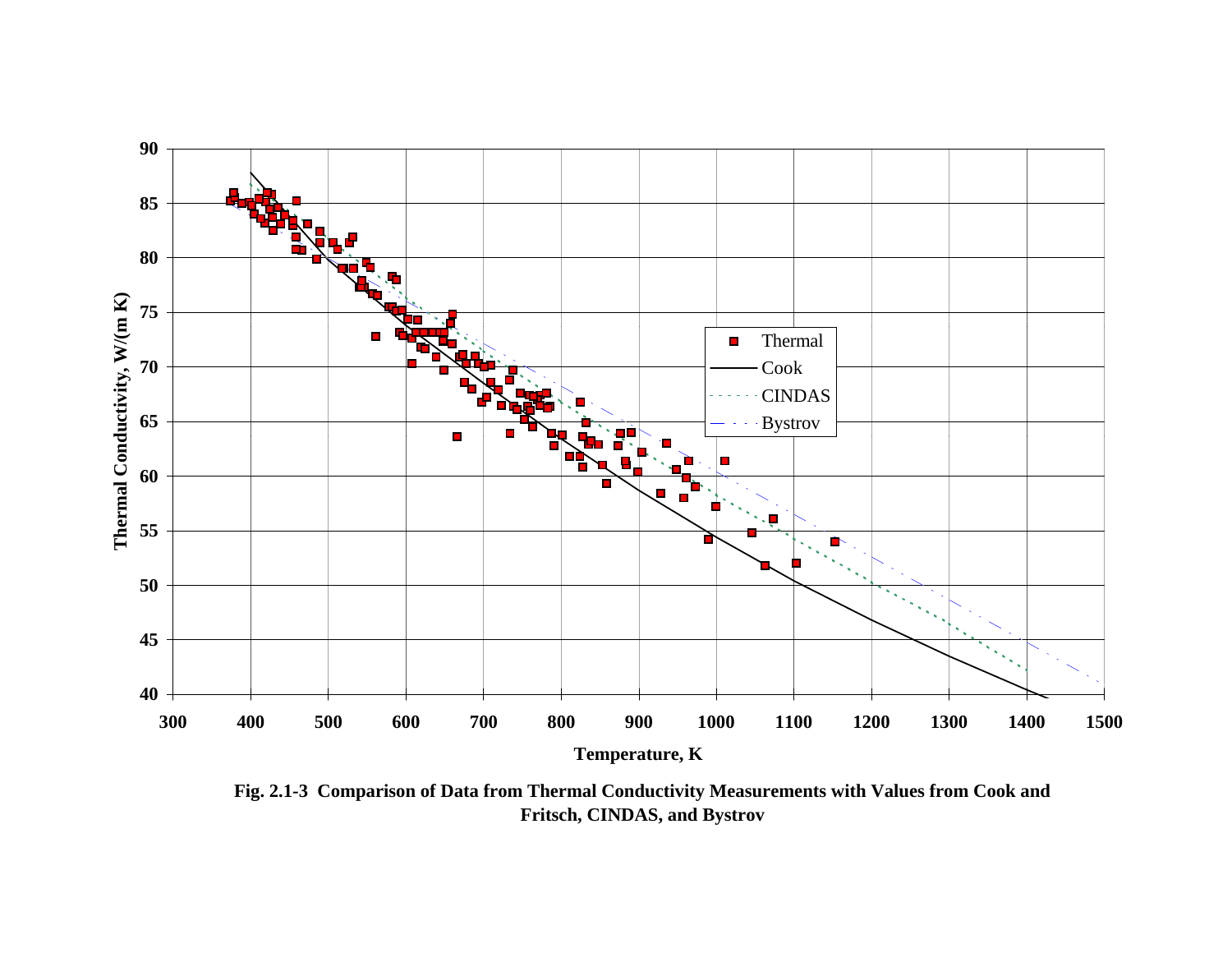

**Fig. 2.1-4 Comparison of Data from Thermal Conductivity Measurments and Resistivity Data converted to Conductivity by CINDAS with Values from Quadratic Fit to Electrical Resistivities Converted to Thermal Conductivity by CINDAS**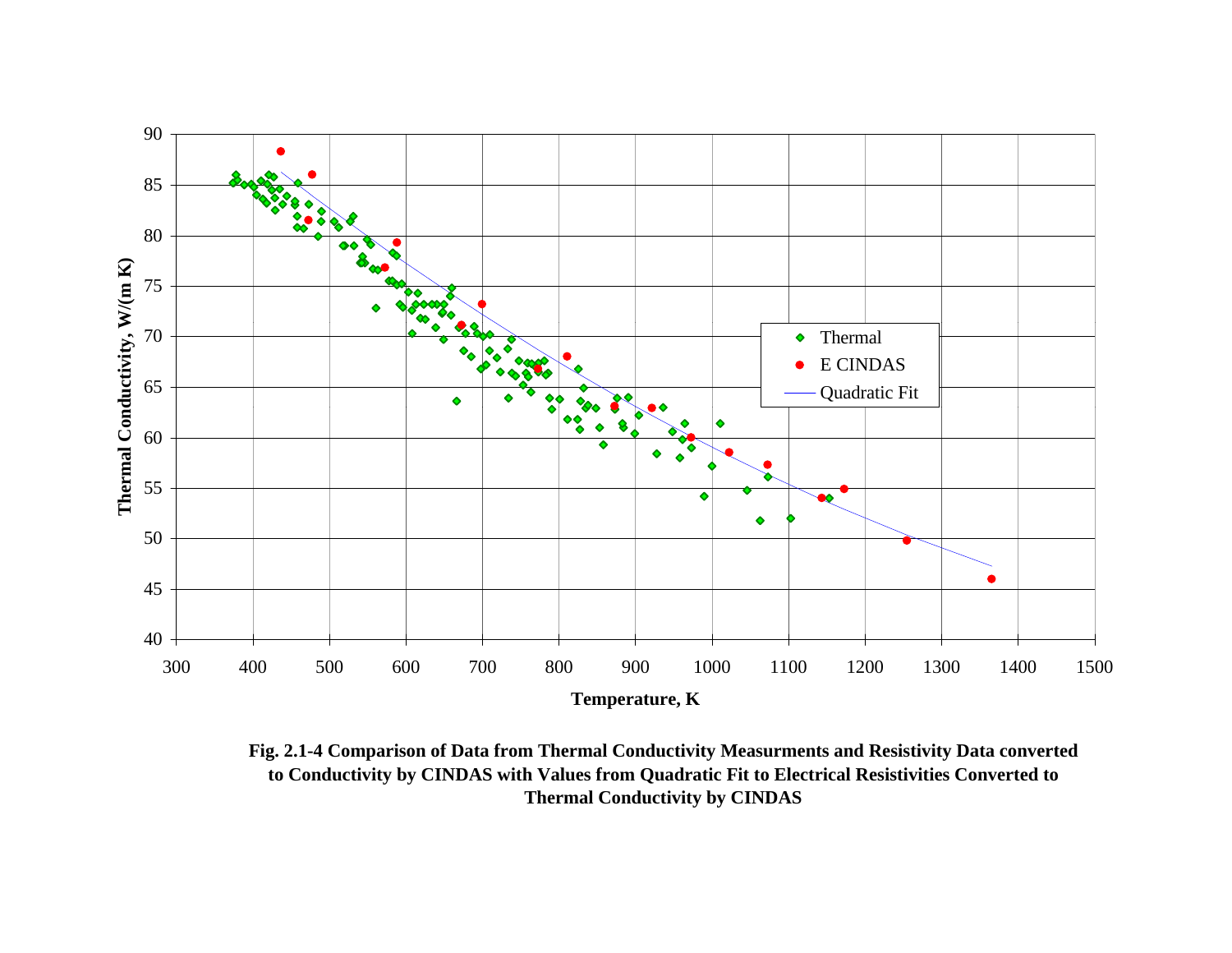

**Fig 2.1-5 Comparison of Data from Thermal Conductivity Measurements and Resistivity Data Converted to Conductivity using Eq.(6) with Values from Cook and Fritsch, CINDAS, and the Calculation in this Assessment**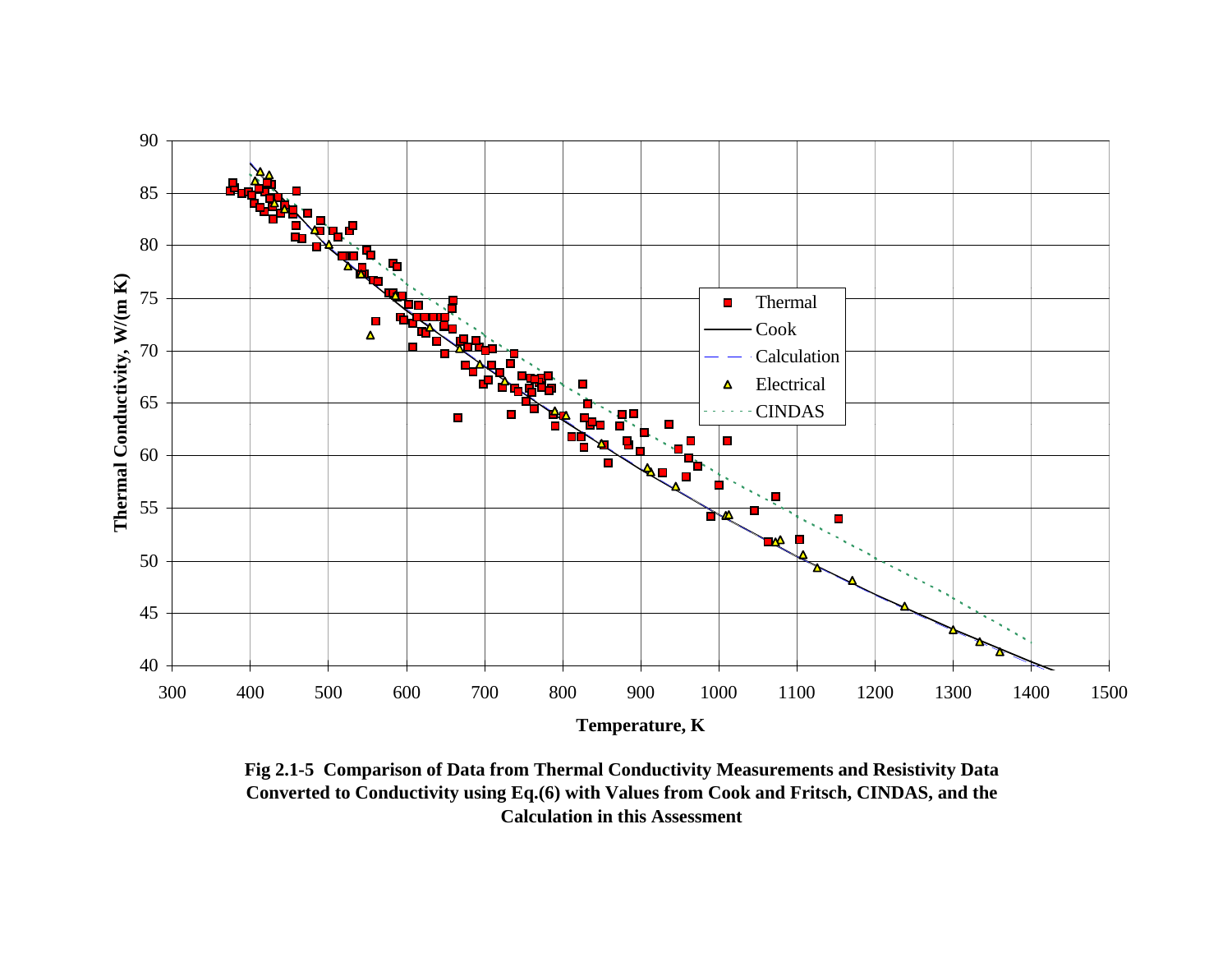

**Fig. 2.1-6 Comparison of Values for the Electrical Resistivity from Cook and Fritsch, CINDAS, and Alekseev and Iakubov**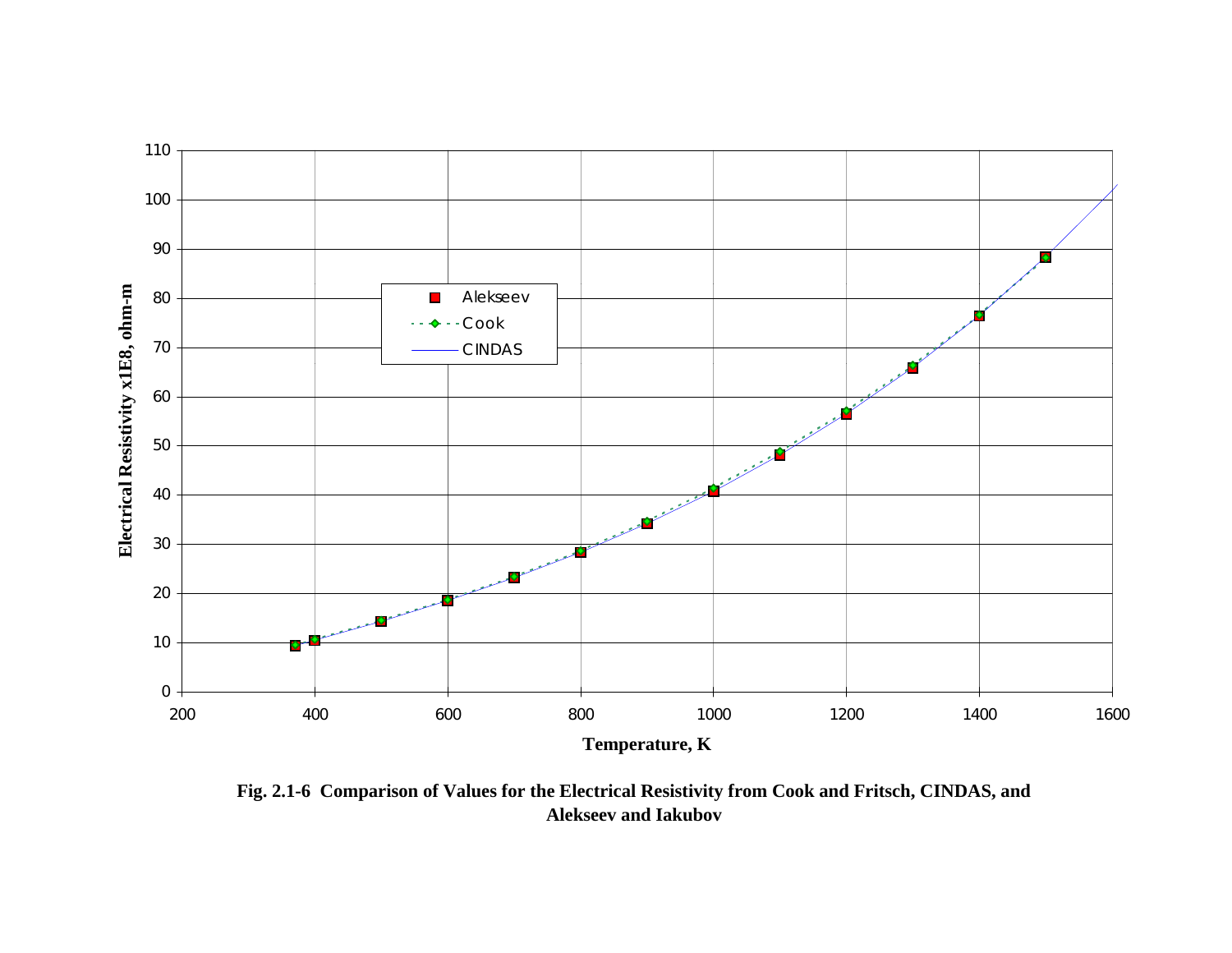

**Fig 2.1-7 Quadratic Least Squares Fit to the Thermoelectric Potential of Pt Relative to Na given by Bonilla et al.**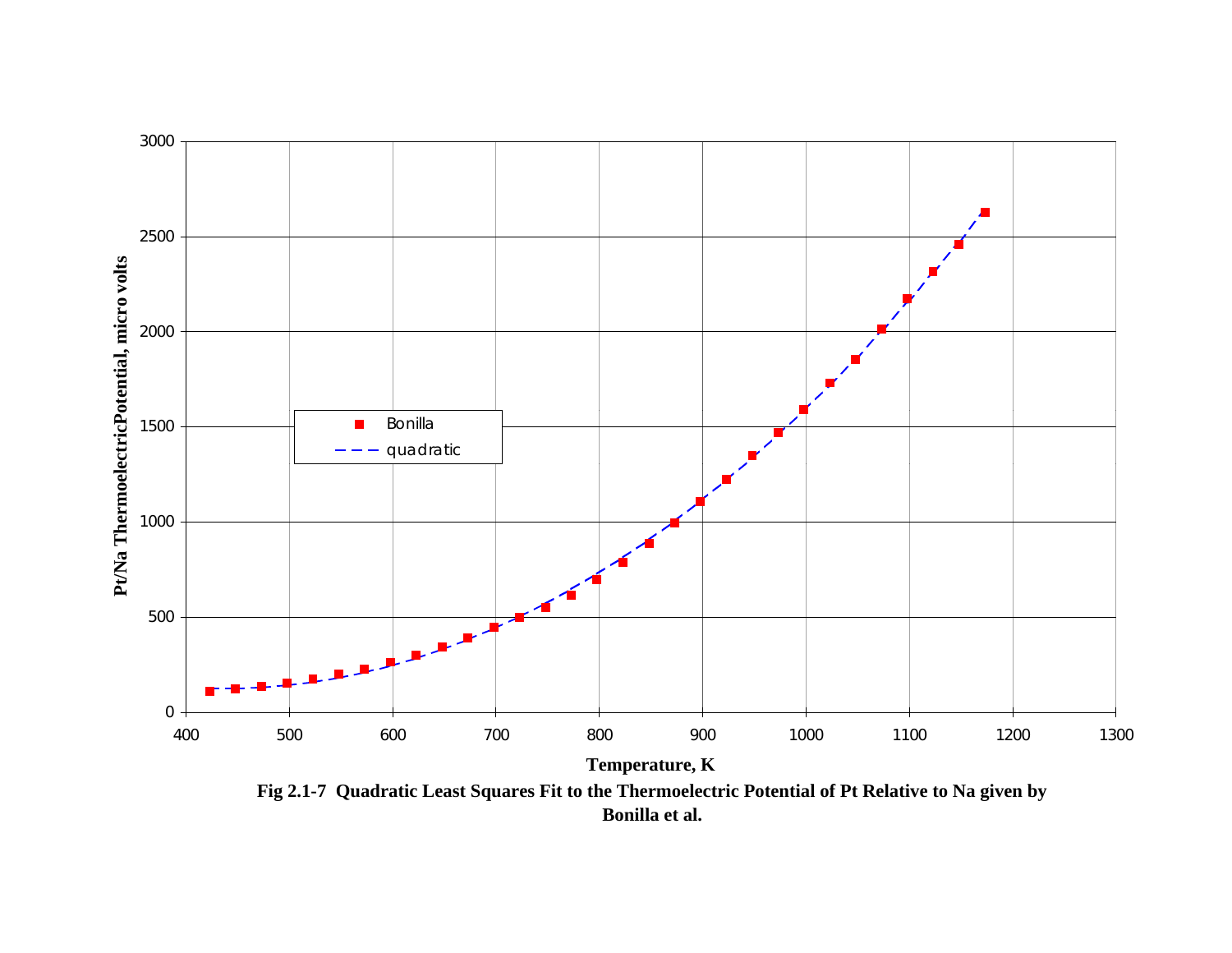

**Fig. 2.1-8 Linear Fit to the Absolute Thermoelectric Power of Pt. Equations from Experiments are Included for Comparison**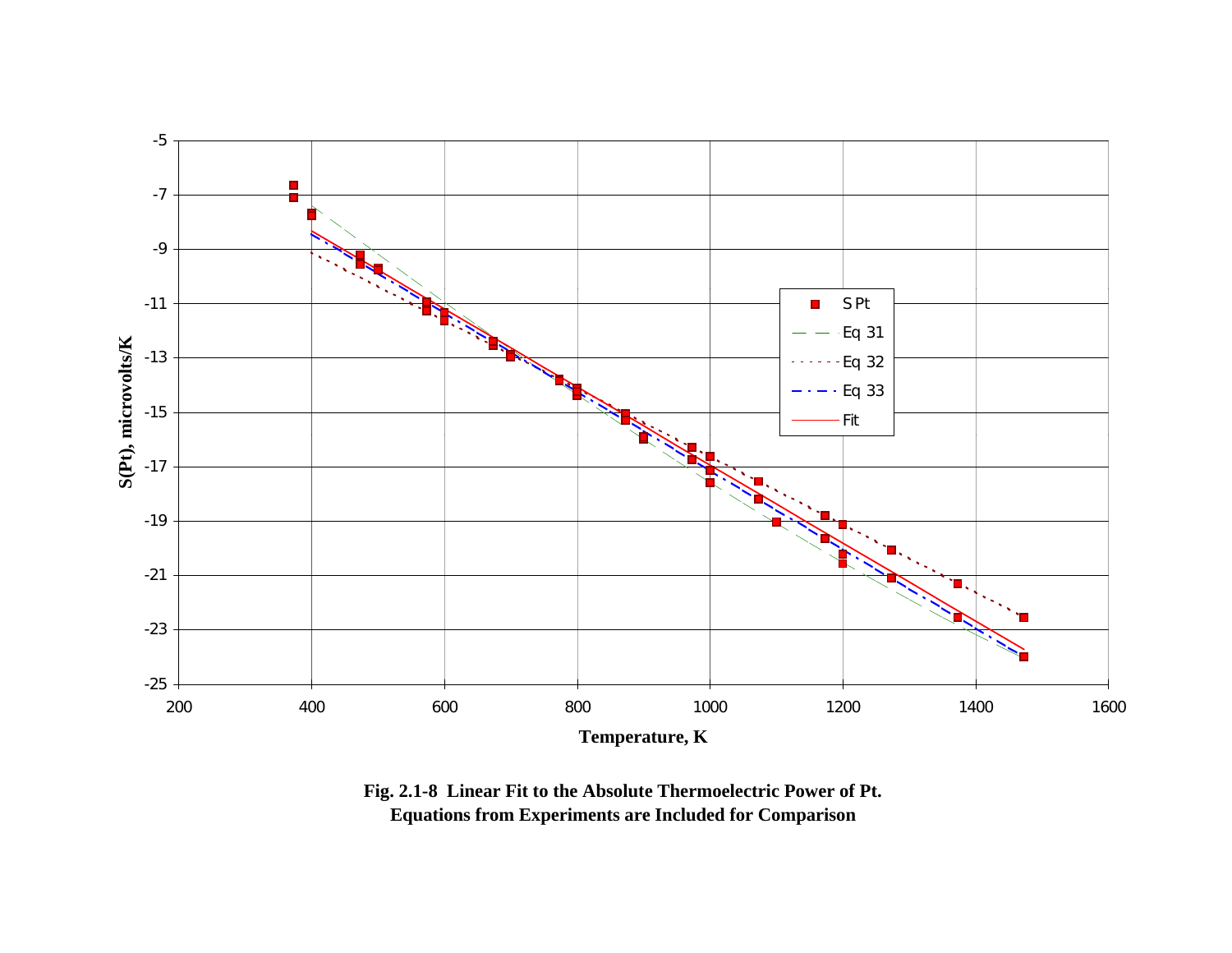

**Fig. 2.1-9 The Negative of the Absolute Thermoelectric Power for Na and for Pt and Values given by Cook and Fritsch for Na. The Thermoelectric Power of Pt Relative to Na (dE/dT) is Included.**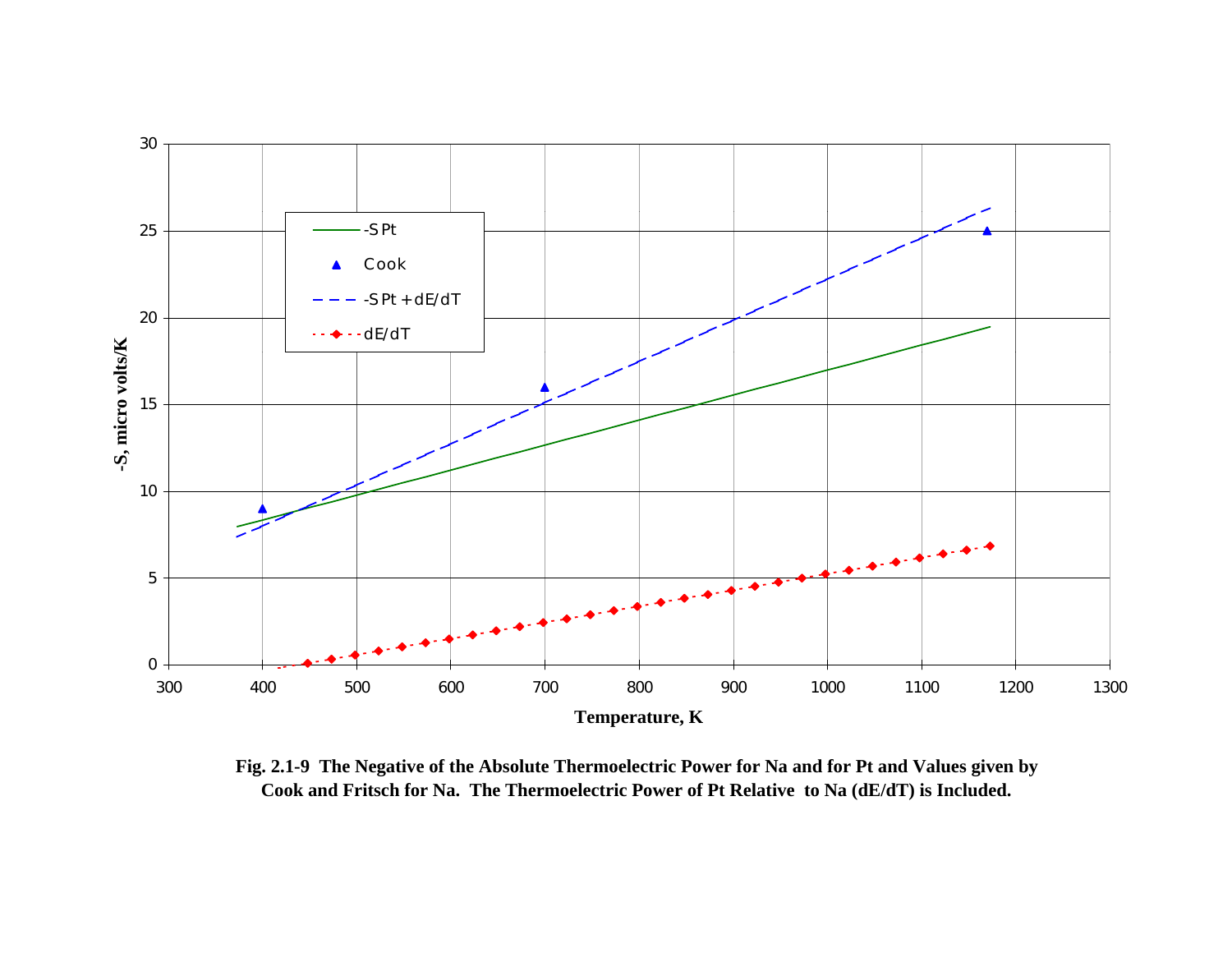

**Fig. 2.1-10 Thermal Conductivity of Sodium Vapor**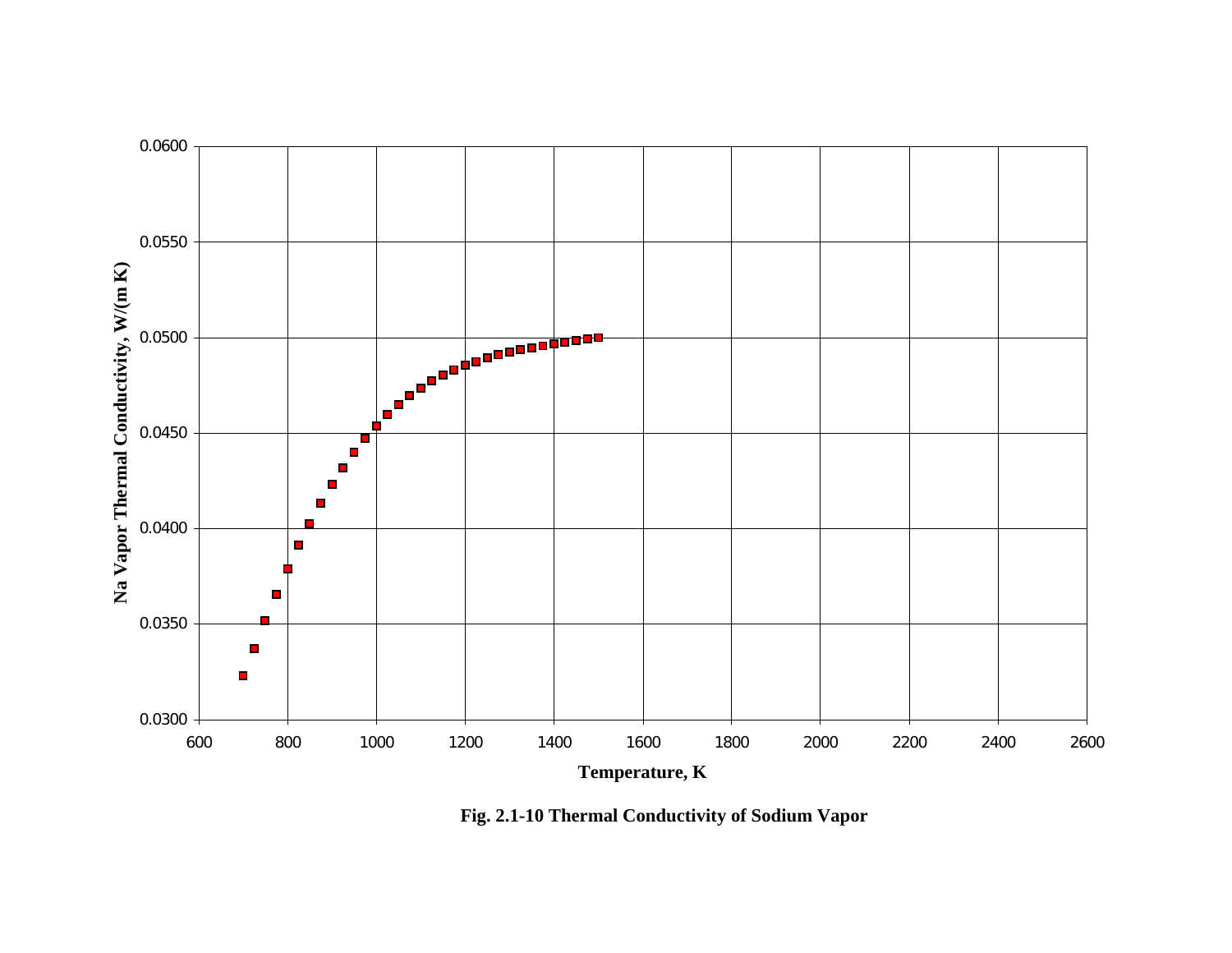

**Fig. 2.1-11 Constrained Cubic Fit to Calculated Values of the Thermal Conductivity of Liquid Sodium, Calculated Values, and Vapor Thermal Conductivities**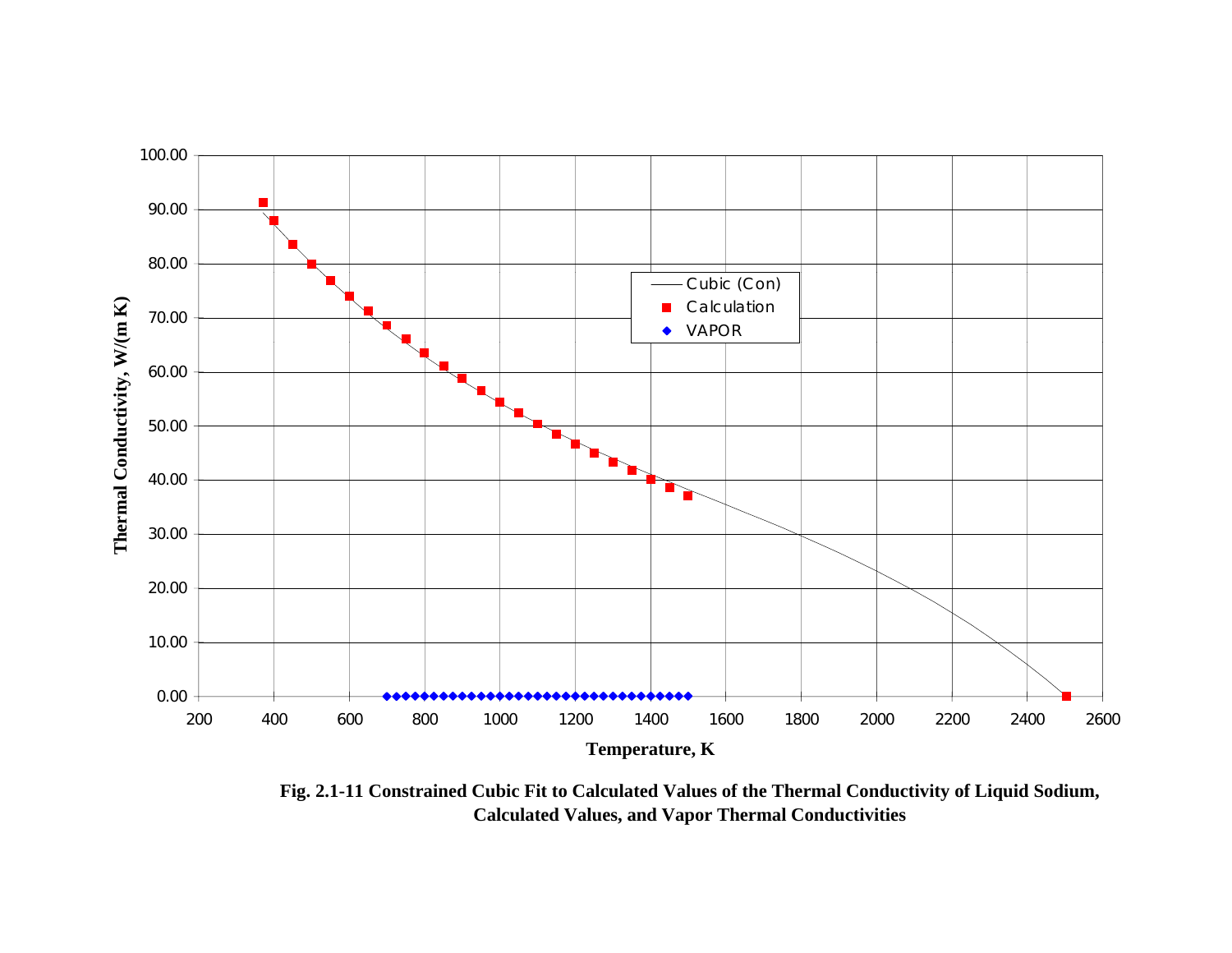

**Fig. 2.1-12 Comparison of Recommended Values for the Thermal Conductivity of Sodium with Calculated Values from Other Assessments**